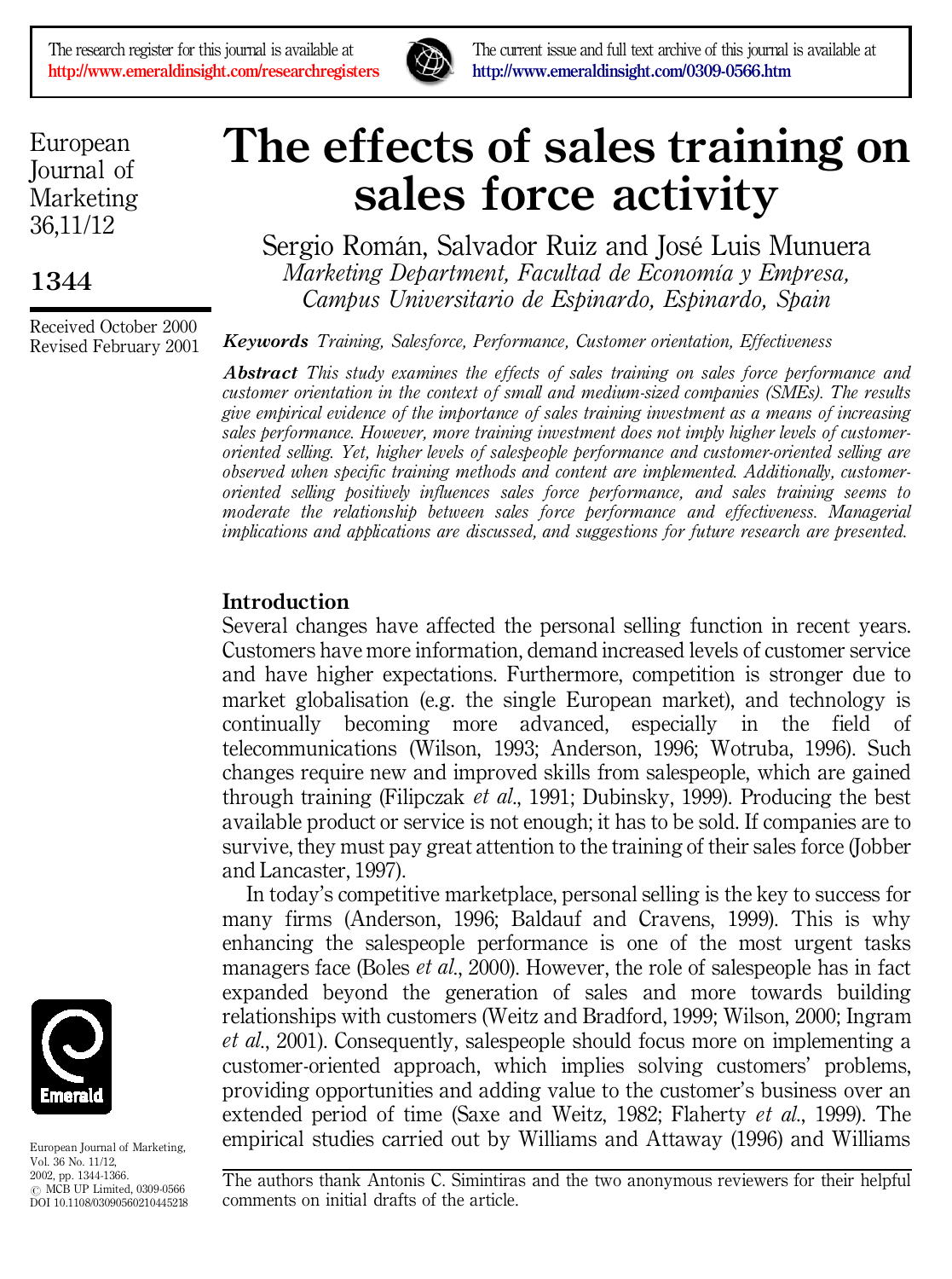(1998) show that customer-oriented selling leads to the successful development of relationships with customers.

Training is a vital component for both the initial and ongoing development of the sales representative (Christiansen *et al*., 1996) and many companies make substantial investments in training their salespeople (Dubinsky, 1996; Churchill *et al*., 1997). The literature suggests that training may increase salespeople performance (Walker *et al*.., 1977; Anderson *et al*.., 1995) and customer orientation (Siguaw *et al*., 1994; Flaherty *et al*., 1999). Nonetheless, there is relatively less research into how sales training affects salespeople's performance (Honeycutt *et al*., 1995), and, to our knowledge, no research at all examining the influence of sales training on the sales force's orientation towards customers. As stated by Churchill *et al.* (1997, p. 450): "very little research has been done to determine what effect, if any, sales training has on the sales force''.

The purpose of this paper is threefold. First, to analyse the effects of training on sales force performance and customer orientation. Second, to study the relationship between these two variables. Third, to examine the moderating role of sales training in the relationship between sales force performance and sales force effectiveness.

To achieve these objectives, the paper is organised as follows. First, we develop a conceptual framework and present the hypotheses to be tested in our study, in which the sales force is the unit of analysis. Then, we describe the research methodology and present the study results. We then conclude by suggesting the management implications of our results and identifying key areas for future research.

#### **Conceptual model and hypotheses**

The conceptual model followed in the research is presented in Figure 1. Our framework suggests that sales training has effects both on sales force performance and customer orientation. Besides, we propose that the latter variable influences the former. Additionally, we formulate that sales training moderates the effect of sales force performance on sales effectiveness. The reasoning for these propositions is explained below.



**Figure 1.** The consequences of sales training

Sales force activity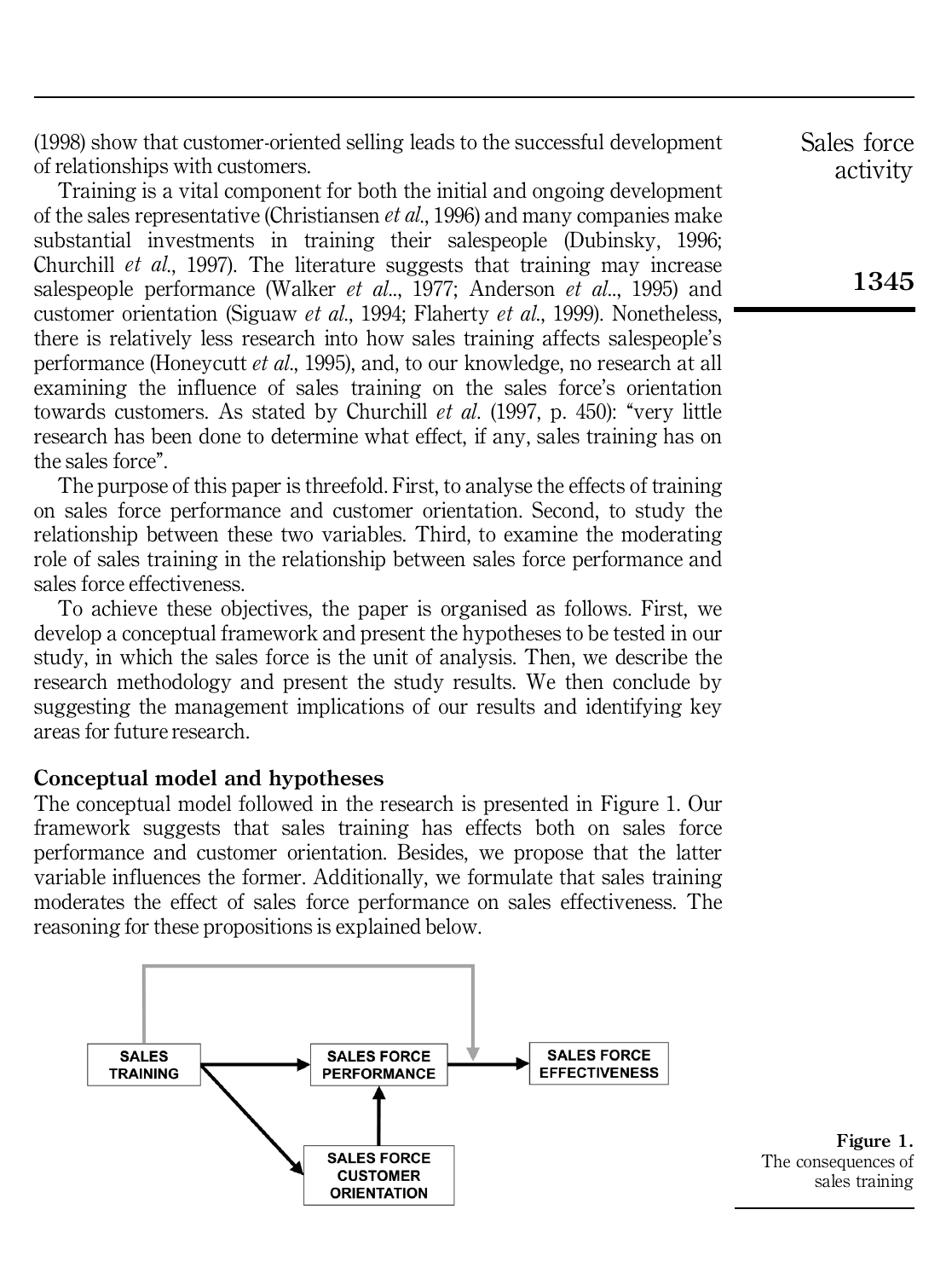**1346**

*Sales training effects on sales force performance and customer orientation Sales training investment and performance*. Sales training typically has three stages:

- (1) assessment: establishing training needs and objectives;
- (2) training: selection of trainers, trainees, training facilities and methods, programme content and implementation; and
- (3) evaluation: assessment of programme effectiveness (Honeycutt *et al*., 1993; Dubinsky, 1996).

It involves the systematic attempt to describe, explain and transfer "good selling practices'' to salespeople (Leigh 1987, p. 39). The most common sales training objective is to increase sales performance (El-Ansary, 1993; Honeycutt *et al*., 1993; Jackson and Hisrich, 1996; Churchill *et al*., 1997; Donaldson, 1998; Ingram *et al*., 1997). Salespeople performance represents behaviours that are evaluated in terms of their contributions to the goals of the organisation (Walker *et al*., 1979).

Skill level is one of the antecedents of sales performance (Churchill *et al*., 1985; Sujan *et al*., 1988) and refers to the individual capacity to implement sales tasks (Leong *et al*., 1989). Research suggests that training may increase the salesperson's knowledge base and skill level, resulting in higher performance (Walker *et al*., 1977; Anderson *et al*., 1995; Churchill *et al*., 1997). Findings from Ingram *et al*. (1992) suggest that the most significant factors contributing to salespeople's failure can be addressed through training. Similarly, according to the results of Piercy *et al*. (1998), sales managers rated sales training as one of the most important factors in improving sales force performance.

From this point of view, training enhances learning so that salespeople reach more acceptable performance levels in less time than learning through direct experience alone (Leigh, 1987). Results that partially agree with this influence have been found by Christiansen *et al*. (1996) in an exploratory study based on three companies gathering data from salespeople. Thus, we propose:

*H1*. The larger the sales training investment, the better the sales force performance.

In addition, the subsidisation of training investment implies that the state shares in this investment by providing a subsidy. This type of financing, as opposed to private financing, means lower accountability for both administrators (the state) and trainees (companies) (Dougherty and Tan, 1999). Similarly, drawing on an investigation of UK and German firms, Hart and Shipman (1991) suggest that the use of public funds for training needs to be monitored closely to ensure that the activity is effectively implemented and provides good value for money. In addition, Baker (1994) points out that poor management attitude towards training may arise from excessive levels of state intervention, i.e. subsidisation.

In relating the above discussion to sales management research, several authors argue that sales training can be effective in achieving training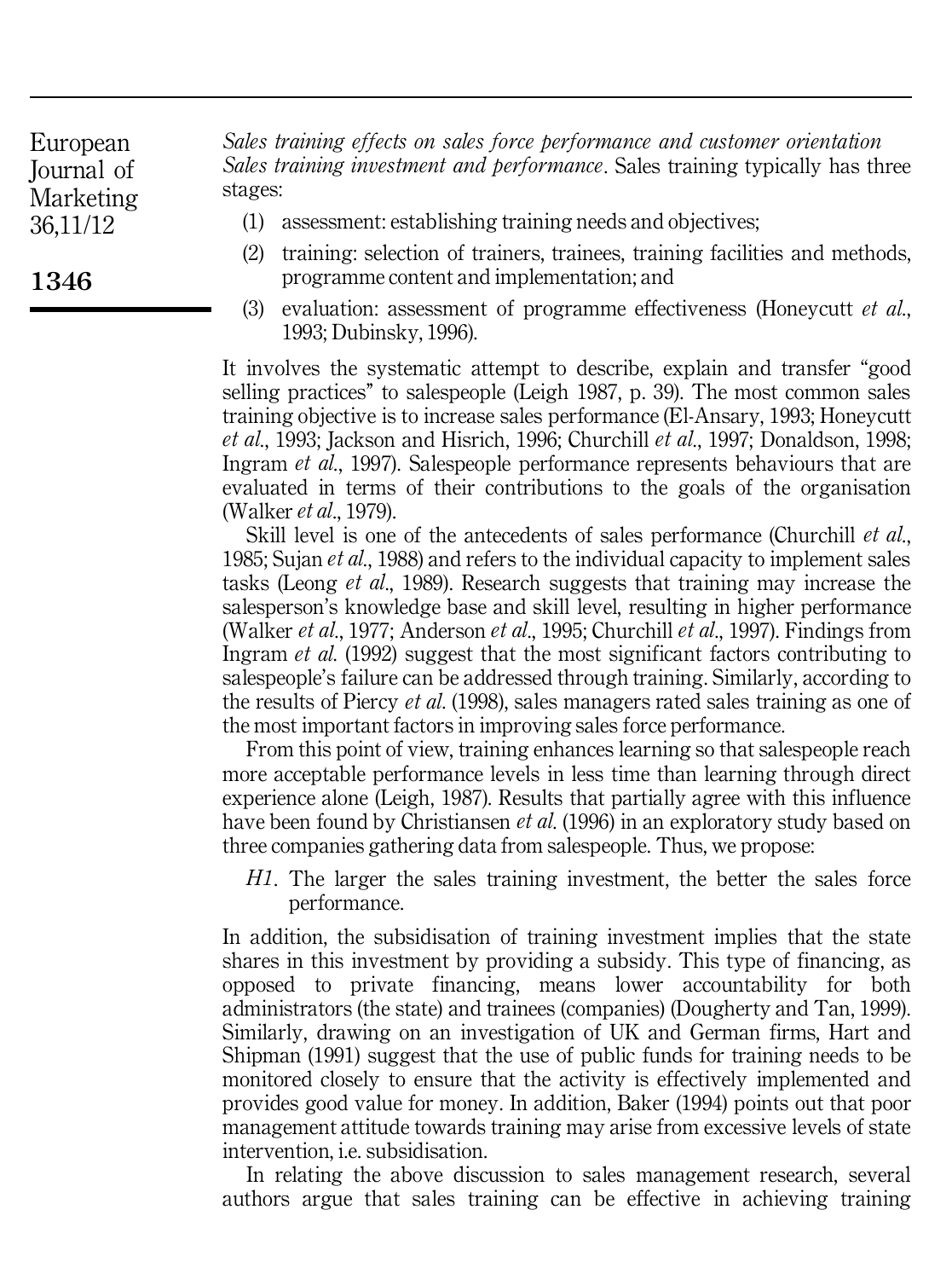objectives, the most common of which is geared towards increasing sales performance (Donaldson, 1998), but only if managers have the appropriate attitudes towards and involvement in the training (Honeycutt *et al*., 1993; Jackson and Hisrich, 1996; Churchill *et al*., 1997). Therefore, to the extent that training is financed by the state, and given the lower accountability of this investment and its negative consequences on management attitudes, we suggest that training effectiveness in terms of increasing salespeople performance decreases with subvention. All this leads to the following:

*H2*. Subsidised training has a lower effect on sales force performance than non-subsidised training.

The subsidisation of training determines, to an extent, the training methods to be implemented. Very commonly, this training is implemented in Spain outside business hours, outside the company and by external providers (Alcaide *et al*., 1996). The effect of different training methods on sales training effectiveness will be addressed in *H3*.

*The effects of sales training methods and contents on performance and customer orientation*. Customer-oriented selling evolves from the marketing concept, a management philosophy which states that an organisation should strive to satisfy customer needs through a coordinated set of activities that also allows the organisation to achieve its objectives (McGee and Spiro, 1988). Saxe and Weitz (1982, p. 329) defined customer-oriented selling as:

. . . the degree to which salespeople practice the marketing concept by trying to help their customers make purchase decisions that will satisfy customer needs.

The successful implementation of customer orientation requires that salespeople should have the necessary skills and knowledge to:

- gather information about the customer through effective listening (Ramsey and Sohi, 1997; Boorom *et al*., 1998);
- analyse and understand customer problems (Leong *et al*., 1989);
- tailor their offerings to customer needs (Saxe and Weitz, 1982; Boorom *et al*., 1998).

The company can provide the appropriate training so that salespeople gain the aforementioned resources to become more customer-oriented (Siguaw *et al*., 1994; Flaherty *et al*., 1999; Reynolds and Arnold, 2000).

The most commonly used and traditional sales training methods are on-thejob training, individual learning, in-house courses and external courses (Churchill *et al*., 1997; Donaldson, 1998). Several authors argue that on-the-job training is the most advantageous one in terms of its contribution to sales people performance (Jackson and Hisrich, 1996; Ingram *et al*., 1997), as it is able to introduce trainees to real-world experience (Jackson and Hisrich, 1996) by giving them the opportunity to put into practice the knowledge and skills previously learned in classroom training (Jobber and Lancaster, 1997; Donaldson, 1998). Moreover, this training method allows the salespeople to

Sales force activity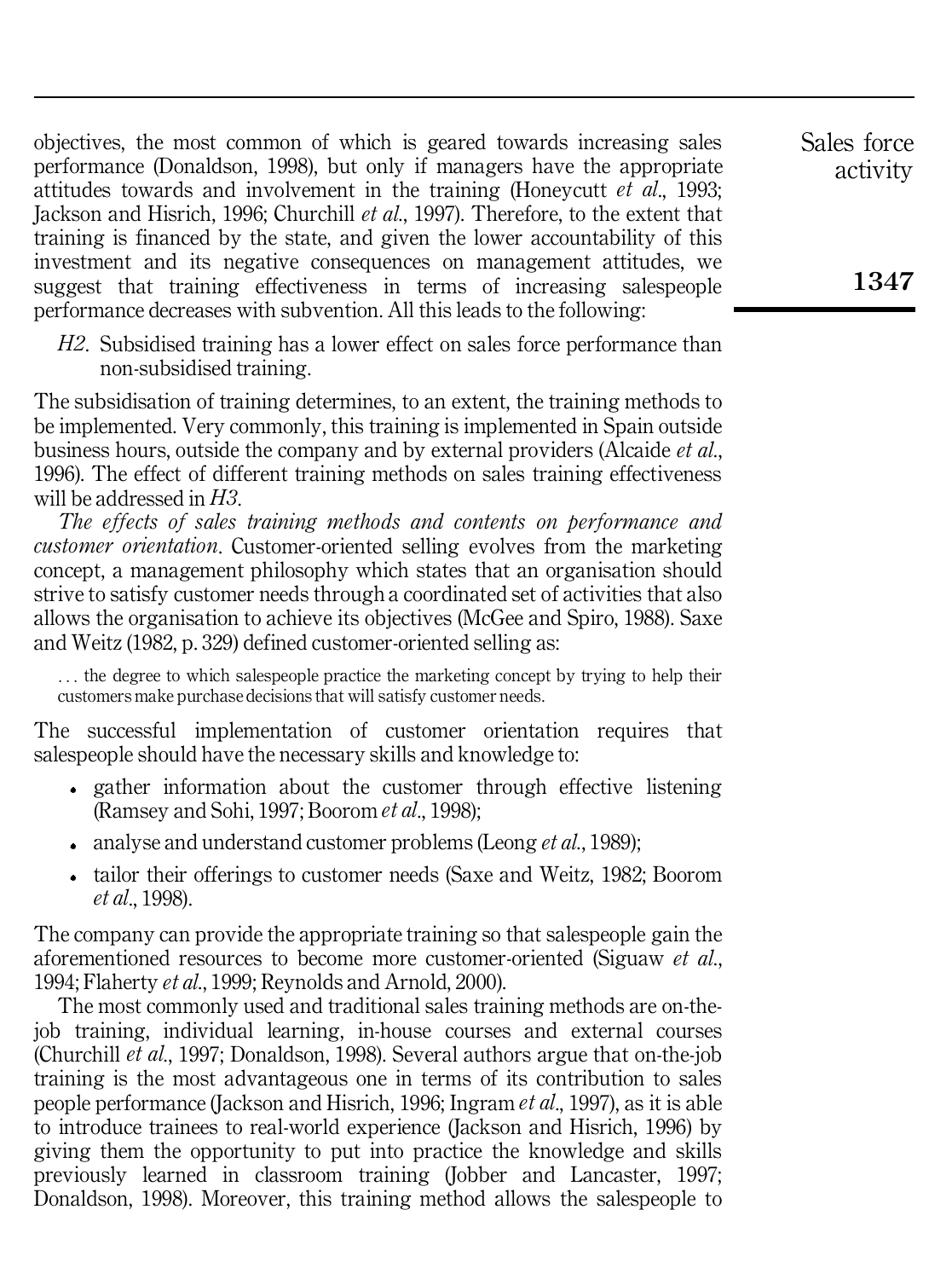consider customer problems as their own and to become personally involved with the customers (Reynolds and Arnold, 2000).

Apart from these traditional training methods, sales training can be implemented with high-tech methods (e.g. computer-assisted instruction, interactive video and tele-training). On the one hand, empirical studies have shown that companies used them only rarely in the early 1990s (Erffmeyer *et al*., 1992; Chonko *et al*., 1993), perhaps due to their high start-up costs and the uncertainty of the benefits associated with them (Dalrymple and Cron, 1998). On the other hand, these methods may be quite effective, in that they are very flexible and require an active and direct participation of the trainee, as opposed to other traditional training methods such as lecturing and conferences (Kahn, 1997).

The content of sales training tends to remain constant over time – focused mainly on the knowledge of the product, the market, the company and sales techniques (Chonko *et al*., 1993; Churchill *et al*., 1997). However, there exist a number of subjects that place special emphasis on training salespeople to identify and understand customer needs, work in teams, or how to use a portable computer or the company's new computerised procedures (Churchill *et al*., 1997).

Regarding the effectiveness of these training topics, Dalrymple and Cron (1998) argue that salespeople need to be taught how the sales process works in order to be productive field sales representatives, thus driving to higher sales performance. However, too much emphasis on the selling process and on presentation techniques may ignore the way in which the customers buy (Donaldson, 1998); therefore, decreasing customer-orientation. The opposite holds true if emphasis is placed on listening and questioning skills (Ingram *et al*., 1997). In addition, product knowledge is important in helping the customer solve problems (Jackson and Hisrich, 1996) only when its applications, use and benefits are emphasised instead of the technical attributes (Churchill *et al*., 1997; Donaldson, 1998). Similarly, market and customer knowledge allows the salespeople to identify prospective buyers needing products and services offered by the company (Dalrymple and Cron, 1998) as well as providing salespeople with resources to understand customer needs, and subsequently they ought to be more customer-oriented after training.

All the above implies that training constitutes an ideal way for salespeople to achieve customer orientation as well as performance. However, we maintain that higher training investment does not necessarily lead to a more customeroriented sales force. This is because, in order to be customer-oriented, salespeople need to be taught specific skills that may not be assured by higher levels of training. Therefore, what really matters are the characteristics of the training – the methods, and, more importantly, the topics covered in the sales training implementation – not the amount of money spent on training. For example, in a sales-oriented company (as opposed to a customer-oriented one) training in sales techniques may focus on high pressure selling and may lead to higher performance in the short term, but definitely not to higher levels of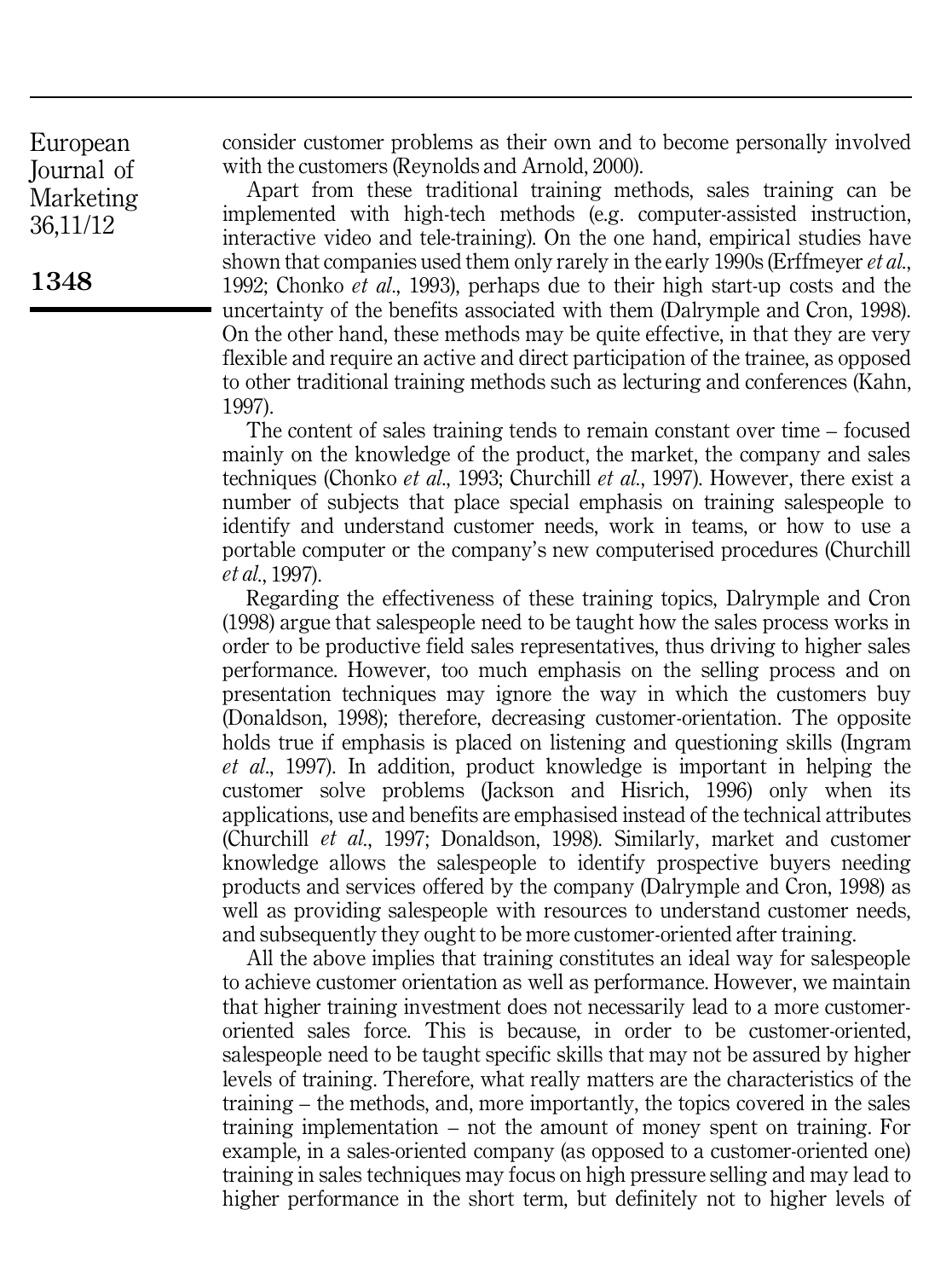customer orientation in the sales force (Saxe and Weitz, 1982; Dunlap *et al*., 1988).

We have seen how the literature proposes that certain training methods and content may be more effective than others depending on the topics emphasised. Nonetheless, the analysis of their effects on sales force performance and customer orientation has not been addressed in the sales literature. Based on the above discussion, we suggest that different training methods and content will be more effective than others in terms of their influence on salespeople performance and customer orientation, which leads us to formulate the following general hypothesis:

*H3*. Sales force performance and customer orientation are influenced by the choice of methods and content implemented during the sales training activity.

## *Sales force performance and customer orientation*

Customer-oriented selling has been positively linked to both customer satisfaction with the salesperson (Goff *et al*., 1997) and to customer trust in the salesperson (Wray *et al*., 1994). Furthermore, the practice of customer-oriented selling behaviours leads to the successful development of buyer-seller relationships (Williams and Attaway, 1996; Williams, 1998). However, past research examining the relationship between customer-oriented practices and performance has led to mixed findings. First, Saxe and Weitz (1982) found that customer orientation had significant and positive effects on sales performance only in one of the four scenarios analysed. Later, Howe *et al*. (1994) found no significant relationship, whereas Swenson and Herche (1994) and Keillor *et al*. (2000) found a significant and positive influence of salespeople customer orientation on performance. Theoretically, it is argued that customer-oriented selling is a necessary requirement for salespeople to be successful (Taylor, 1986; MacKay, 1988; Macintosh *et al*., 1992). All of this leads us to propose a fourth hypothesis:

*H4*. The higher the sales force customer orientation, the better the sales force performance.

## *The moderating role of sales training between sales force performance and effectiveness*

A number of researchers have distinguished between sales force performance and effectiveness (Churchill *et al*., 1985; Cravens *et al*., 1993; Plank and Reid 1994; Babakus *et al*., 1996; Piercy *et al*., 1998; Baldauf and Cravens, 1999; Grant and Cravens, 1999). The latter has been defined as a summary index of organisational outcomes for which salespeople are at least partly responsible (Walker *et al*., 1979). Therefore, the variation in salespeople effectiveness is explained by salespeople performance as well as by environmental and organisational factors (e.g. economic conditions, market potential) that go beyond salespeople's control (Walker *et al*., 1979; Churchill *et al*., 1985).

Sales force activity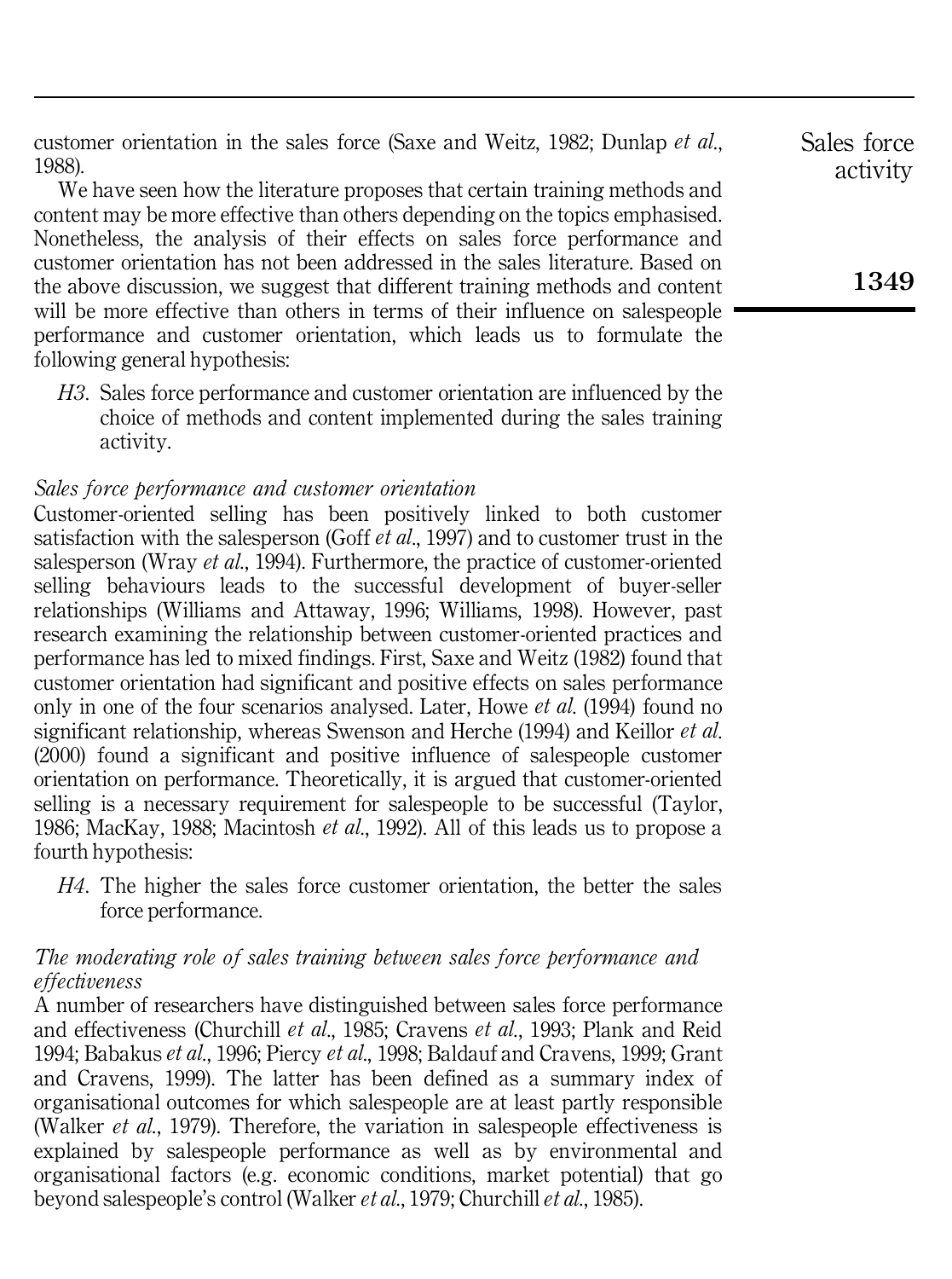**1350**

Salespeople performance and effectiveness are separate, yet related constructs. Several empirical studies have shown that salespeople's performance has a positive influence on their effectiveness (Cravens *et al*., 1993; Babakus *et al*., 1996; Baldauf and Cravens, 1999; Grant and Cravens, 1999). But this relationship may not be the same for every salesperson. The transformation of individual performance into organisational outcomes will also depend on the salespeople's skills to obtain sales or customers of greater interest for the company in terms of market segment or profitability, for example. Because these skills can be achieved through training, we expect that the effect of salespeople's performance on the overall organisational results (sales force effectiveness) should be moderated by the level of training received by salespeople. Thus, salespeople with higher levels of training will tend to be more effective, which implies that their performance has a more direct influence on their effectiveness. Therefore, we hypothesise:

*H5*. When sales training is high, sales force performance will have a stronger effect on sales force effectiveness than when it is low.

It can be observed that we have not formulated a direct effect of training on sales force effectiveness (e.g. sales). Ingram *et al*. (1997) argue that there is an inherent difficulty in relating subsequent sales results to previously conducted sales training. Additionally, Churchill *et al*. (1997) point out that the relationship between sales training and sales force results is, at best, unclear. This is because "there are many factors other than sales training that can influence sales revenue and profits'' (Honeycutt and Stevenson, 1989, p. 217). This is consistent with the above discussion, in which two different, yet related, constructs were separated: sales force performance and effectiveness. The latter is affected by a number of environmental variables (e.g. market conditions, competition) uncontrollable either by the company or its sales force (Walker *et al*., 1979; Churchill *et al*., 1985; Cravens *et al*., 1993; Dalrymple and Cron, 1998). Thus, a direct influence of training on sales force effectiveness is not proposed. Nevertheless, as formulated in *H5*, training reinforces the positive influence of salespeople performance on their effectiveness.

# **Methodology**

## *Sample and data collection*

The population was drawn from the database Dirección de Fomento de la Producción: España 30.000, including for consideration only the Spanish companies that have between 25 and 250 employees[1,2].

We chose SMEs because:

- they represent 99.88 per cent of Spanish companies (Eurostat 1996);
- most of the studies concerning training effects on salespeople behaviour are focused on big companies (e.g. El-Ansary, 1993; Christiansen *et al*., 1996); and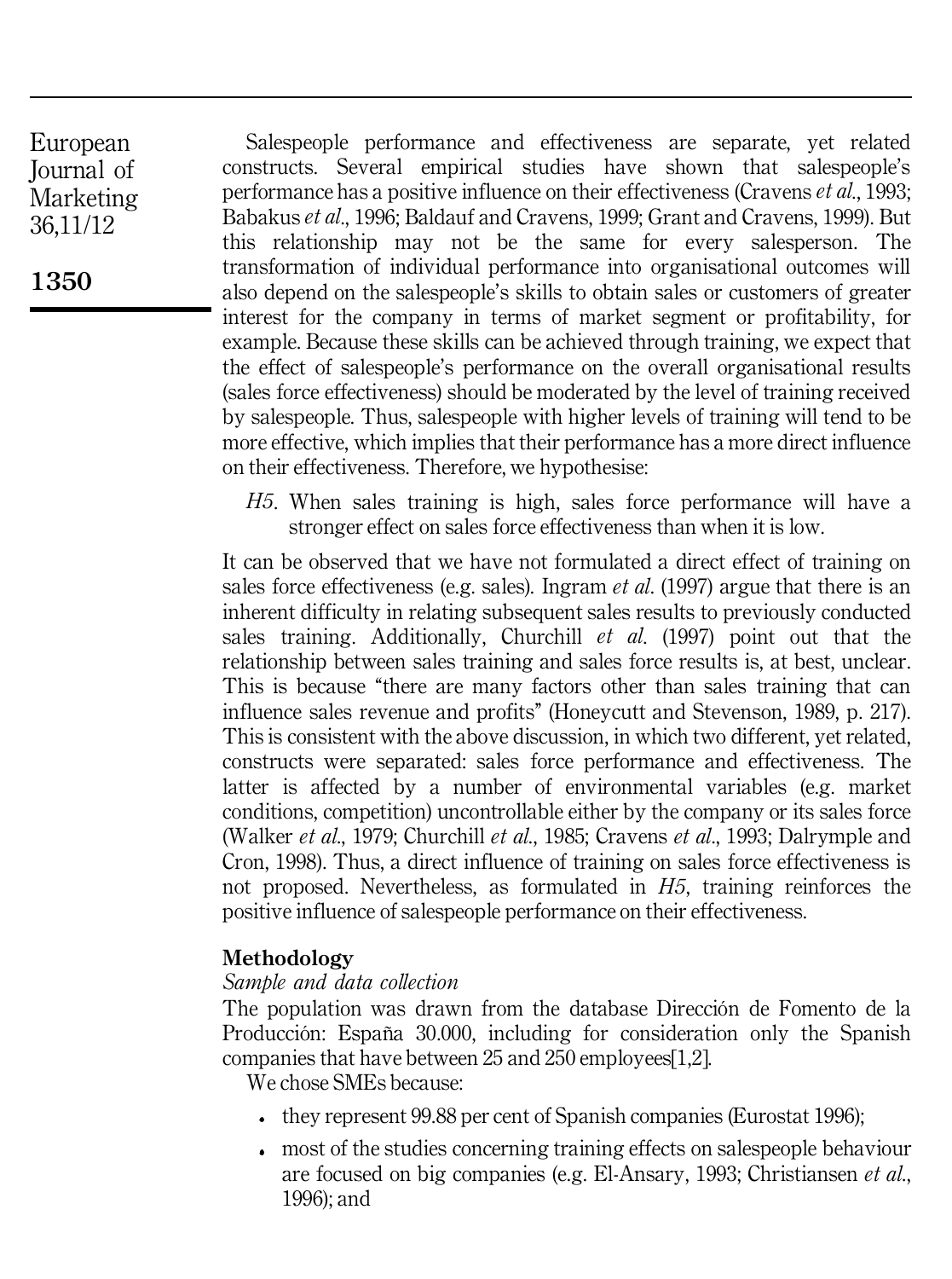according to Siu and Kirby (1996), due to the specific limitations and constraints of small firms, their marketing behaviour differs from that of larger firms, not necessarily following the guidelines of the normative marketing approach.

Empirical research confirming this assumption, in terms of sales management, can be found in the studies of Honeycutt and Stevenson (1989), Peterson (1990) and Honeycutt *et al*. (1994), in which sales management practices differ between small and big companies.

The research method employed was a mail questionnaire addressed to the general managers of the organisations. We chose the general manager instead of the sales manager for four reasons. First, in the context of Spanish SMEs, it is quite common that the sales manager simply does not exist, and the general manager acts as the sales manager (Artal, 1997, 1999). Second, empirical research has found that in small companies, the manager is responsible for assessing training needs as well as assuming budget responsibility (Honeycutt *et al*., 1994). Third, even if there was a sales manager, we needed information at the company level such as total sales volume, profitability or market share, which are easily made available by the general manager. Fourth, the marketing behaviour of small companies is particularly affected by the motivation, belief, attitude and objectives of the managers (Churchill and Lewis, 1983).

A total of 2,100 questionnaires were sent during the first week of January 1998[3]. Potential participants received a cover letter on university stationery requesting their cooperation, and we also enclosed a self-addressed stamped envelope. By 31 March a total of 246 questionnaires (11.7 per cent) had been returned. The high rate of non-response is consistent with previous sales management research (Swenson and Herche, 1994; Dorsch *et al*., 1998) and consistent with the relative low response rates that seems typical of business communities (Duhan and Wilson, 1990; London and Dommeyer, 1990). Moreover, response rate was decreased since our research had no company sponsorship and incentives were not provided (Gatignon and Roberston, 1989). In order to assess whether non-response bias was a problem, a comparison of early respondents and late respondents was made on all variables of interest (Amstrong and Overton, 1977). No evidence of non-response bias was found, since no significant difference was found, thus suggesting that some generalisation of the results may be possible.

After eliminating invalid questionnaires (due to incomplete responses or errors in the database used to select the companies) we obtained information from 202 organisations. Of those responding, 57 per cent (115 cases) had implemented sales training activities in the previous two years, which is consistent with previous research (Honeycutt and Stevenson, 1989). These sales organisations employed on average eight salespeople and their annual sales averaged 28.625 million euros. The sales forces[4] represented in the final sample included those contacting organisational (55 per cent) and consumer Sales force activity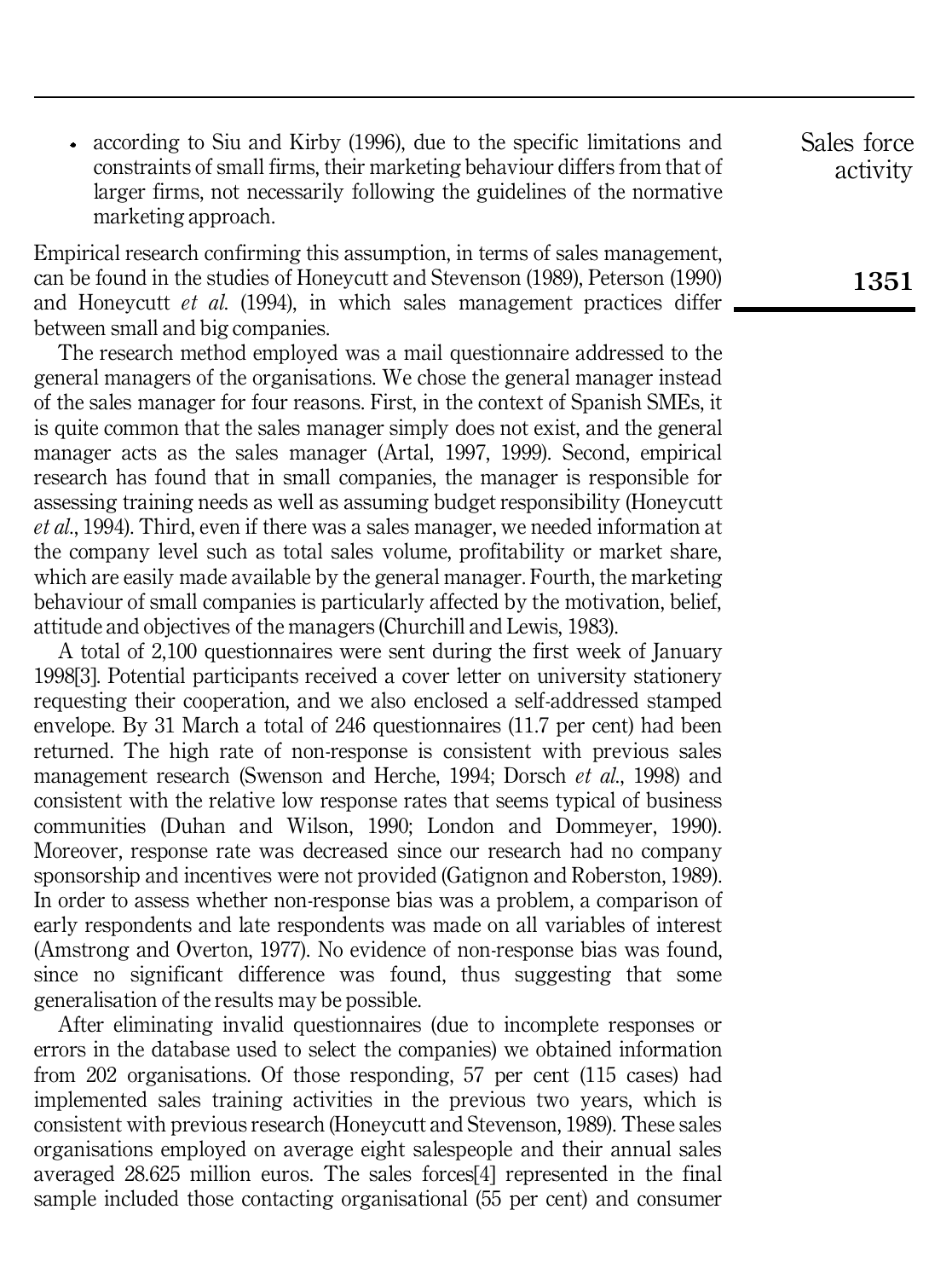**1352**

buyers (45 per cent). Tangible products accounted for 72 per cent of the sales organisations, compared with 28 per cent for services.

#### *Construct measurement*

Different measuring procedures of sales training were used. First, sales training was assessed in terms of the investment made by the company and the total number of hours devoted to this activity in the previous two years. Second, we asked for the percentage of the training investment that had been subsidised by the state. Then, this percentage was multiplied by the training investment, creating the variable subsidised training. Non-subsidised training was then obtained by subtracting subsidised training from training investment. Third, based on the review of the literature (Jackson and Hisrich, 1996; Churchill *et al*., 1997; Ingram *et al*., 1997; Dalrymple and Cron, 1998), the most common sales training methods and contents were considered. As for methods: on-the-job training, in-house courses, distinguishing between those run by company trainers or by external providers, external training, whether short courses (five days or fewer) or programmes (six days or more), own-house training, which implies that salespeople are given time off work over a specific period for self-instruction and home assignments, and finally, high-tech training methods were approached as open/distance learning. Training content was: company policy, sales techniques, market and customer knowledge, product education, computer knowledge and team work (see frequencies of these variables in Table I). Training methods and

|                                                 | Number | Per cent |
|-------------------------------------------------|--------|----------|
| <i>Training investment</i>                      |        |          |
| Firms investing in sales training <sup>a</sup>  | 115    | 100.0    |
| Firms where sales training was not subsidised   | 25     | 21.7     |
| <i>Methods</i>                                  |        |          |
| Number of firms providing:                      |        |          |
| On-the-job training                             | 61     | 53.0     |
| In-house courses – run by company trainers      | 41     | 35.7     |
| In-house courses – run by an external provider  | 70     | 60.9     |
| External short courses – five days or fewer     | 77     | 67.0     |
| External training programmes – six days or more | 49     | 42.6     |
| Own-house training                              | 22     | 19.1     |
| Open/distance learning                          | 13     | 11.3     |
| Content                                         |        |          |
| Company policy                                  | 15     | 13.0     |
| Sales techniques                                | 84     | 73.0     |
| Market/customer knowledge                       | 55     | 47.8     |
| Product education                               | 41     | 35.7     |
| Computer knowledge                              | 49     | 42.6     |
| Team work                                       | 16     | 13.9     |

**Table I.**

The characteristics of sales training in the sample (frequencies)

**Note:** <sup>a</sup> The final sample (115) is composed of companies that actually engaged in sales training activities in the last two years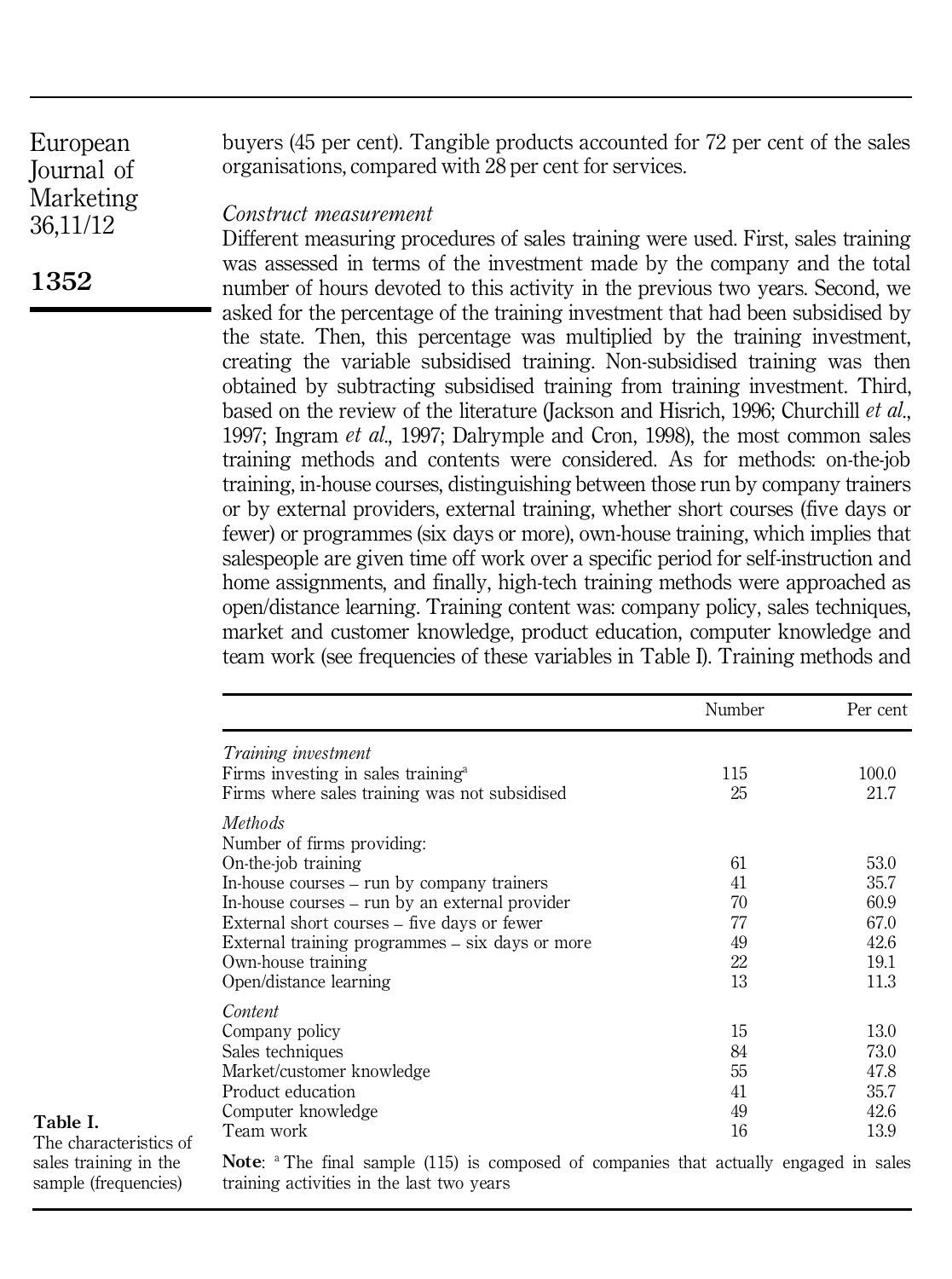content are categorical variables that take two values, 0 when the company has not implemented such method or content, and 1, in the opposite.

Despite knowing that requesting data for two years as opposed to one would reduce the response rate, we decided to maintain the two-year period due to the fact that sales training effects are long term rather than short term.

In order to assess sales force customer orientation (SCO), two items were adapted from Humphreys and Williams's (1996) scale. This scale measures:

. . . the salesperson's individualised attention to the customer in order to solve the buyers' needs and the salesperson's desire to provide friendly and expedient service (Humphreys and Williams, 1996, p. 51).

The selling orientation-customer orientation (SOCO) scale developed by Saxe and Weitz (1982) has been widely used in the literature (Swenson and Herche, 1994; Williams and Attaway, 1996), yet it needs to be modified to match the specific characteristics of service companies (Dunlap *et al*., 1988; Kelley, 1992; Howe *et al*., 1994). In contrast, the Humphreys and Williams's scale can be applied to both the tangible goods and intangible service areas, which is the case of our sample.

Performance comprises behaviour (the activities salespeople perform) and outcomes resulting from behaviour; the former has been termed behavioural performance, whereas the latter is known as outcome performance (Behrman and Perrault, 1982; Grant and Cravens, 1996). In this study sales force performance (SP) was measured using seven items developed by Behrman and Perrault (1982) that assess outcome performance, which the authors term "sales objective performance''. This scale has been used in previous research in the same way as here, that is, through management evaluations of salespeople performance on these seven items (Piercy *et al*., 1998; Baldauf and Cravens, 1999; Grant and Cravens, 1999). The reason why outcome performance was chosen is that it has been shown to be positively related to sales force effectiveness (Cravens *et al*., 1993; Babakus *et al*., 1996; Baldauf and Cravens, 1999; Grant and Cravens, 1999). Therefore, we reckon that, from a management perspective, it is more interesting to analyse sales training effects on sales outcome performance, due to its relationship to effectiveness, as opposed to behavioural performance.

As for salespeople's performance and customer orientation, the managers evaluated the improvements in the previous two years using a five-point Likert scale anchored by one for "nothing" and five for "a lot" (see items in the Appendix). The alpha coefficients were 0.89 and 0.80 for SP and SCO scales respectively, which suggests that the measures have acceptable reliability (Nunnally, 1978). For further analysis, the items of these two scales were averaged to form composite scores.

Traditionally, sales force effectiveness has been measured by total sales volume (Lucas *et al*., 1975; Bagozzi, 1978, 1980; Ryans and Weinberg, 1979). However, recent research has also considered other indicators, such as market share evolution and profitability (Cravens *et al*., 1993; Babakus *et al*., 1996; activity

Sales force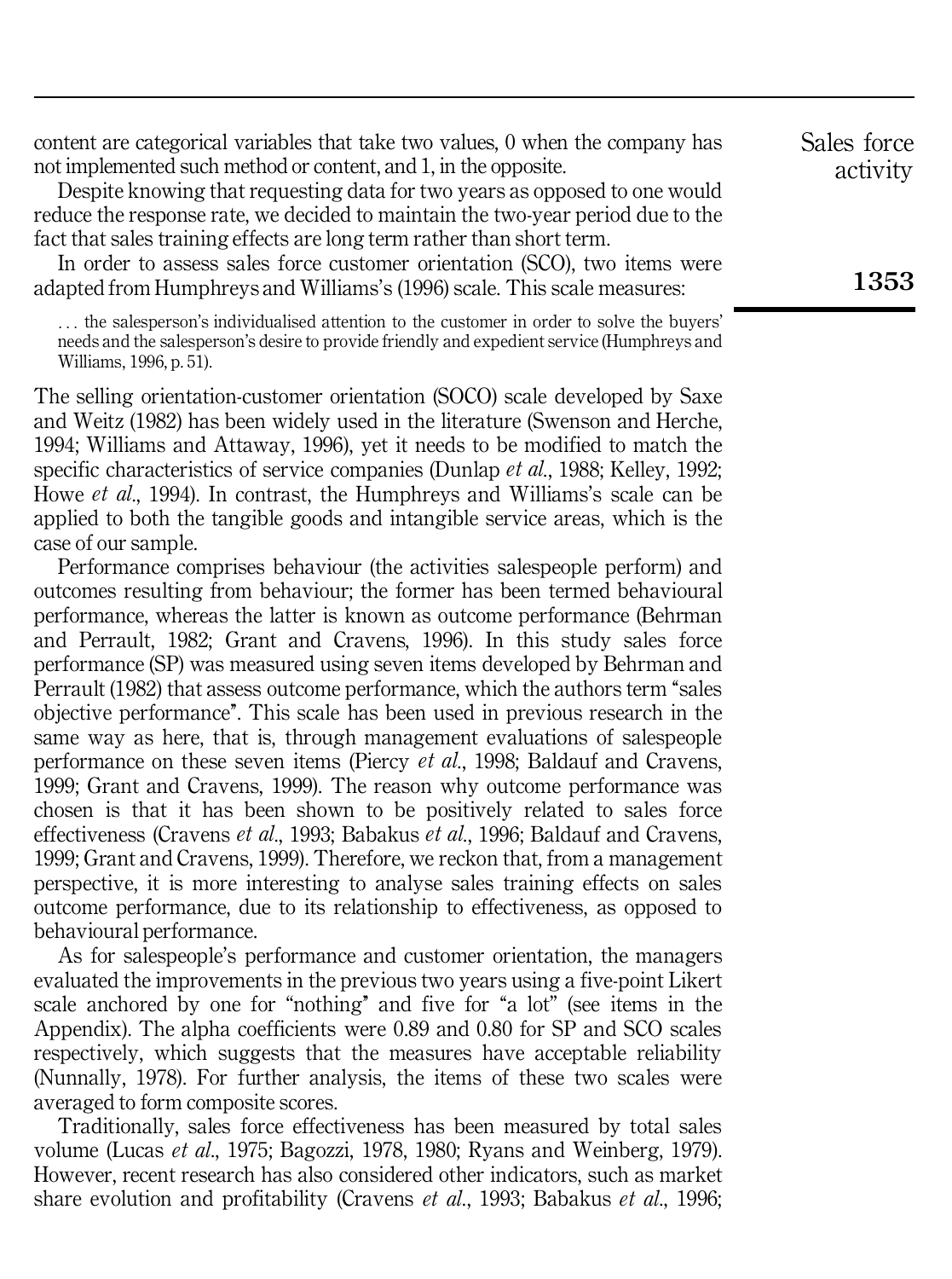Grant and Cravens, 1999). Following these latter studies, the sales force effectiveness was measured using the change in sales volume, market share and profitability in the last two years.

#### **Analyses and results**

*Sales training effects on sales force performance and customer orientation*

In order to test our first two hypotheses, we have run regression analyses. In the first regression, training investment in 1996 is the independent variable, and SP the dependent variable. The 1996 figure for training investment was chosen because SP is measured over a two-year period (1996-1997); consequently, the independent variable to be referred to is 1996, given that training effects will occur only after training has taken place. As can be observed in Table II, sales training investment has a positive and significant influence on salespeople's performance  $(\beta = 0.26, p < 0.05)$ . Therefore, the first hypothesis is supported. On the other hand, as we suggested, the training investment does not have a significant influence on SCO ( $\beta = 0.12, p = 0.33$ ).

Regarding the second hypothesis, a multiple regression was run, where sales force performance was the dependent variable and subsidised training and non-subsidised training, the independent variables. In line with *H2*, beta coefficients point to the fact that subsidised training has a lower effect on sales force performance than non-subsidised training, however, neither of them are significant (see Table II). Nonetheless, we also found that these two independent variables are highly correlated ( $\rho = 0.61$ ;  $p < 0.001$ ) due to the fact that subsidisation in Spain is commonly established as a percentage of the total investment (Alcaide *et al*., 1996). Therefore, higher non-subsidised investment in training is associated with higher subsidised investment. Consequently, single regression analyses were run for each of the independent variables. As can be seen in Table II (bottom half), non-subsidised training has a positive and significant effect on sales force performance, whereas there is no effect when it comes to subsidised training, which partially supports *H2*.

In order to test the general hypothesis which proposes that salespeople performance and customer orientation are influenced by the choice of sales training methods and content, a multivariate analysis of variance (MANOVA) was run. We used this analysis because:

|              | Independent variable                                                                                                                                                          | Dependent<br>variable      | <b>Hypothesis</b>          |                                                                    | t-value                                | Adjusted $R^2$                            | F                                                                   |
|--------------|-------------------------------------------------------------------------------------------------------------------------------------------------------------------------------|----------------------------|----------------------------|--------------------------------------------------------------------|----------------------------------------|-------------------------------------------|---------------------------------------------------------------------|
| analyses for | Training investment<br>Subsidised training<br>Non-subsidised training<br>Subsidised training<br>Non-subsidised training<br><b>Notes:</b> n.s. = not significant; * $p < 0.05$ | SP<br>SP<br>SP<br>SP<br>SP | Н1<br>Н2<br>Н2<br>Н2<br>Н2 | $0.26*$<br>$0.10$ (n.s)<br>$0.20$ (n.s)<br>$0.19$ (n.s)<br>$0.30*$ | 2.051<br>0.606<br>1.20<br>1.36<br>2.35 | 0.051<br>0.038<br>0.038<br>0.017<br>0.074 | $4.207*$<br>$1.91$ (n.s)<br>$1.91$ (n.s)<br>$1.86$ (n.s)<br>$5.53*$ |

**Table II.** Regression a *H1* and *H2*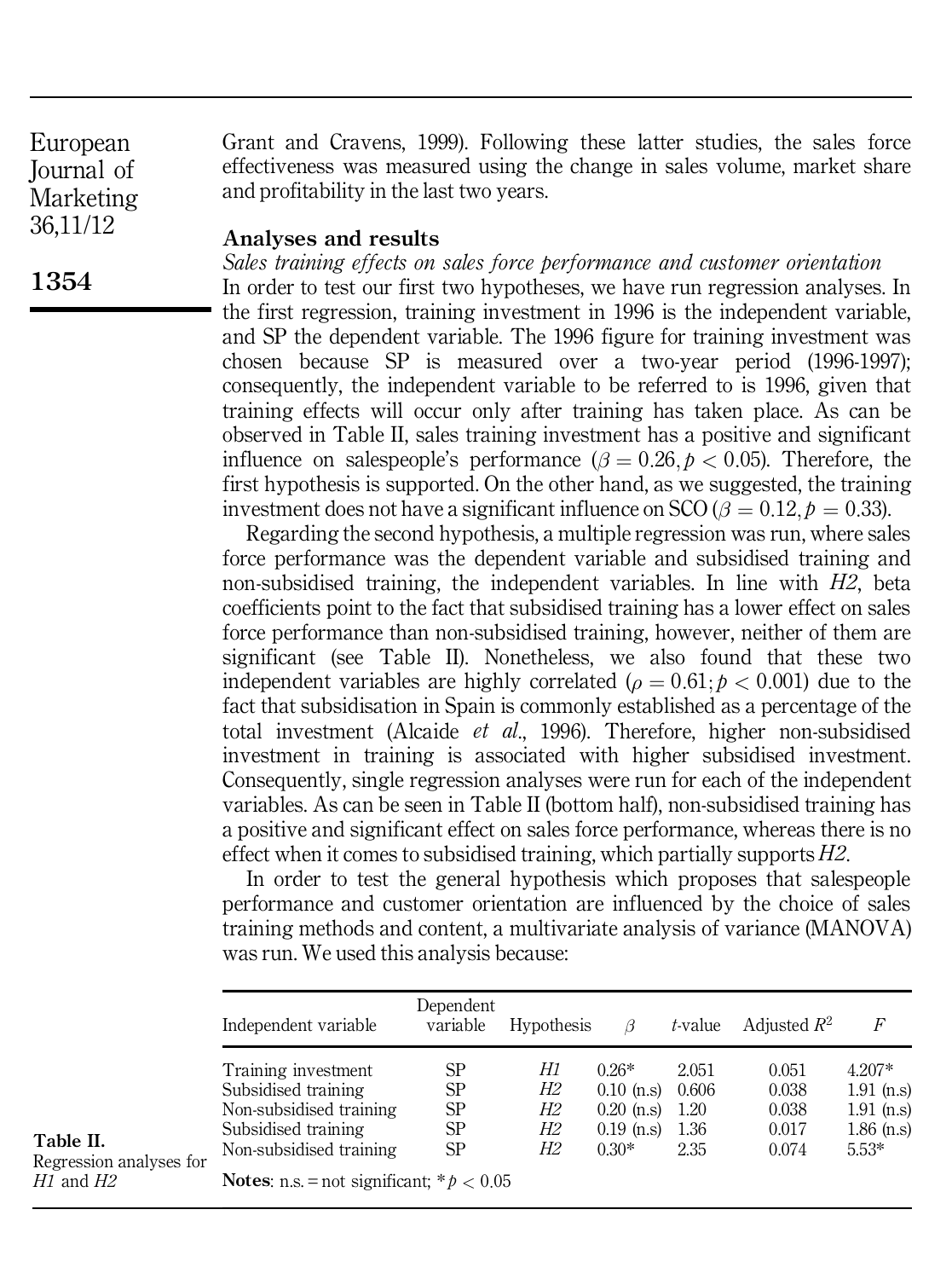- SP and SCO are correlated ( $\rho = 0.72, p < 0.000$ ); and
- the training methods and content, the independent variables considered here, are measured through categorical variables.

Given that the survey data generated an unbalanced design, the sums of squares of every effect in the design were calculated as the sums of the squares adjusted for every other effect that does not contain it and orthogonal to any effects that may contain it (SPSS, 1997). The analysis, summarised in Table III, reveals that two training methods (on-the-job training and in-house courses run by company trainers) and two training topics (company policy and sales techniques) have significant effects on SP and SCO. Additionally, the MANOVA test provides a significant effect on both variables when the training content is simultaneously related to sales techniques, customer knowledge and computer knowledge.

Regarding training methods, the univariate *F* tests for each dependent variable indicate that both SP and SCO are significantly different when on-thejob training and in-house courses – run by company trainers – are implemented (see Table IV). Additionally, SP is significantly different when own-house training is provided. Concerning training contents, SP and SCO are significantly different when the content relates to company policy and to sales techniques as well as to sales techniques, customer knowledge and computer knowledge simultaneously. Moreover, salespeople trained in product education had a significantly different SCO. The significant results found in the MANOVA and the ANOVA analyses lead us to support *H3*.

| Sources                                                                                                       | Wilks' $\Lambda$ <i>F</i> -value |       | $\mathcal{D}$ |                                                       |
|---------------------------------------------------------------------------------------------------------------|----------------------------------|-------|---------------|-------------------------------------------------------|
| Main effects                                                                                                  |                                  |       |               |                                                       |
| On-the-job training                                                                                           | 0.92                             | 3.55  | 0.03          |                                                       |
| In-house courses – run by company trainers                                                                    | 0.93                             | 2.70  | 0.07          |                                                       |
| In-house courses – run by an external provider                                                                | 0.99                             | 0.68  | n.s.          |                                                       |
| External short courses – five days or fewer                                                                   | 0.97                             | 1.02  | n.s.          |                                                       |
| External training programmes – six days or more                                                               | 0.99                             | 0.16  | n.s.          |                                                       |
| Own-house training                                                                                            | 0.96                             | 1.43  | n.s.          |                                                       |
| Open/distance learning                                                                                        | 0.97                             | 1.07  | n.s.          |                                                       |
| Company policy                                                                                                | 0.87                             | 5.85  | 0.004         |                                                       |
| Sales techniques                                                                                              | 0.80                             | 10.18 | 0.000         |                                                       |
| Market/customer knowledge                                                                                     | 0.99                             | 0.15  | n.s.          |                                                       |
| Product education                                                                                             | 0.95                             | 1.99  | n.s.          |                                                       |
| Computer knowledge                                                                                            | 0.98                             | 0.51  | n.s.          |                                                       |
| Team work                                                                                                     | 0.97                             | 0.88  | n.s           |                                                       |
| Significant interaction<br>Sales techniques $\times$ market/customer knowledge $\times$ computer<br>knowledge | 0.83                             | 1.94  | 0.05          | Table III.<br>MANOVA (training<br>methods and content |
| Note: $n.s. = not significant$                                                                                |                                  |       |               | as factors)                                           |

Sales force activity

**1355**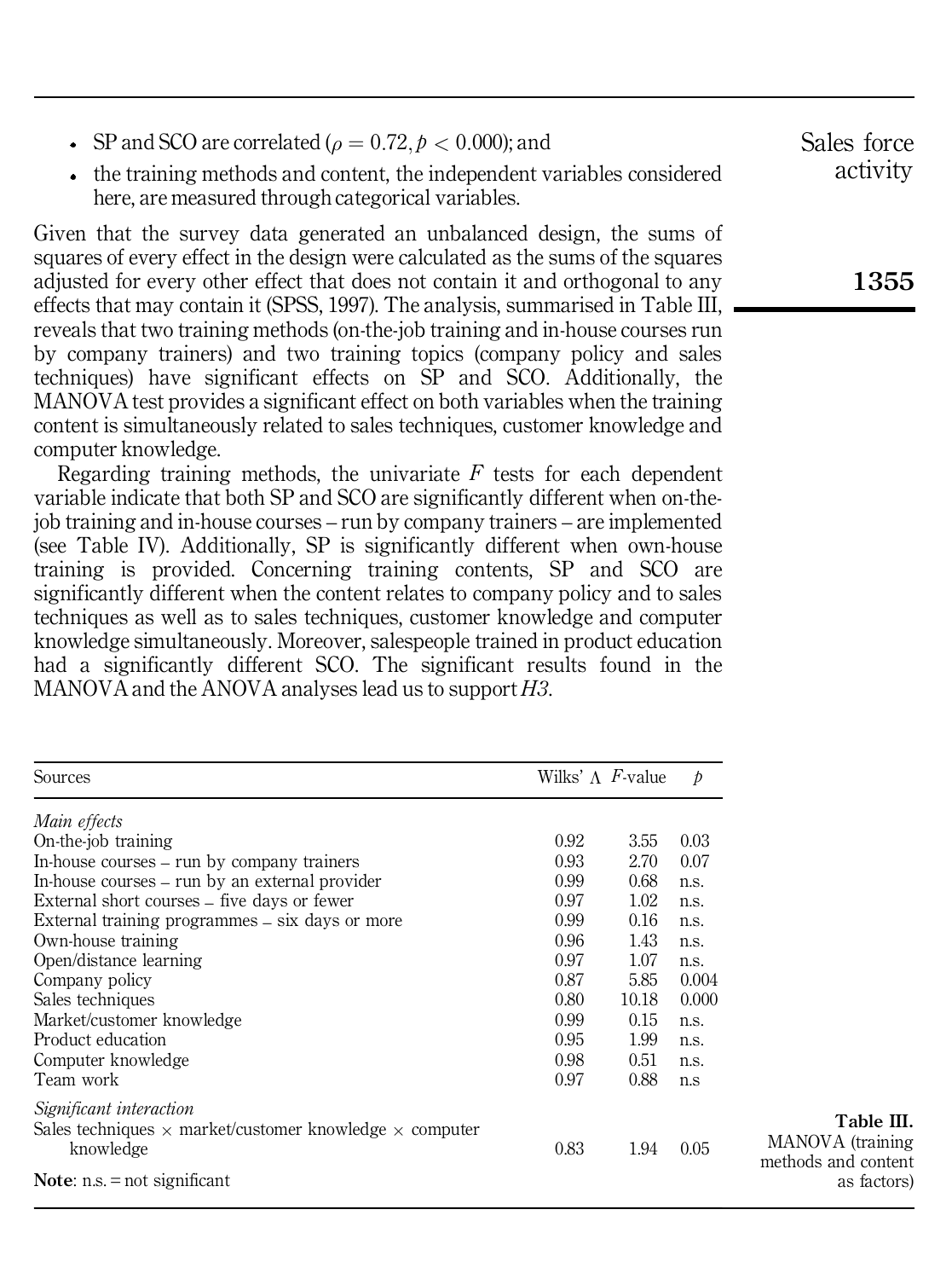| European<br>Journal of<br>Marketing<br>36,11/12<br>1356                   | SCO as dependent<br>variable<br>SP as dependent<br>variable | F-value<br>values<br>Mean<br>F-value | $6.36***$<br>3.56<br>$4.69***$ | $6.36***$<br>3.11<br>$4.69***$ | 3.69**<br>3.69**<br>$3.14$<br>$3.53$<br>$4.67***$<br>$4.67**$ | n.S.               | $11.07***$<br>n.S.<br>$2.84$ *<br>$2.84$ **<br>$5.01$ *** | $11.07***$<br>$5.01***$ | $17.24***$<br>17.24*****<br>14.75*****<br>14.75***** | $3.67**$<br>n.S.  | $3.67***$ | $3.28***$<br>$3.28***$<br>$\frac{1}{2.74}$<br>$\frac{2.74}{3.74}$ |                                                                                                 |
|---------------------------------------------------------------------------|-------------------------------------------------------------|--------------------------------------|--------------------------------|--------------------------------|---------------------------------------------------------------|--------------------|-----------------------------------------------------------|-------------------------|------------------------------------------------------|-------------------|-----------|-------------------------------------------------------------------|-------------------------------------------------------------------------------------------------|
|                                                                           |                                                             | values<br>Mean                       | 2.74                           | 2.40                           |                                                               |                    |                                                           |                         |                                                      | n.s.              |           | 1348<br>195                                                       |                                                                                                 |
|                                                                           |                                                             |                                      |                                |                                |                                                               |                    |                                                           |                         |                                                      |                   |           | NO×NO×NO                                                          |                                                                                                 |
| Table IV.<br>ANOVA F-values and<br>mean values for<br>significant effects |                                                             | Sources                              | On-the-job training            |                                | company trainers<br>In-house courses $-$ run by               | Own-house training | Company policy                                            |                         | Sales techniques                                     | Product knowledge |           | Sales techniques x market/customer knowledge x computer knowledge | * $p < 0.1$ ; ** $p < 0.05$ ; *** $p < 0.01$ ; **** $p < 0.001$<br>Note: n.s.= Not significant; |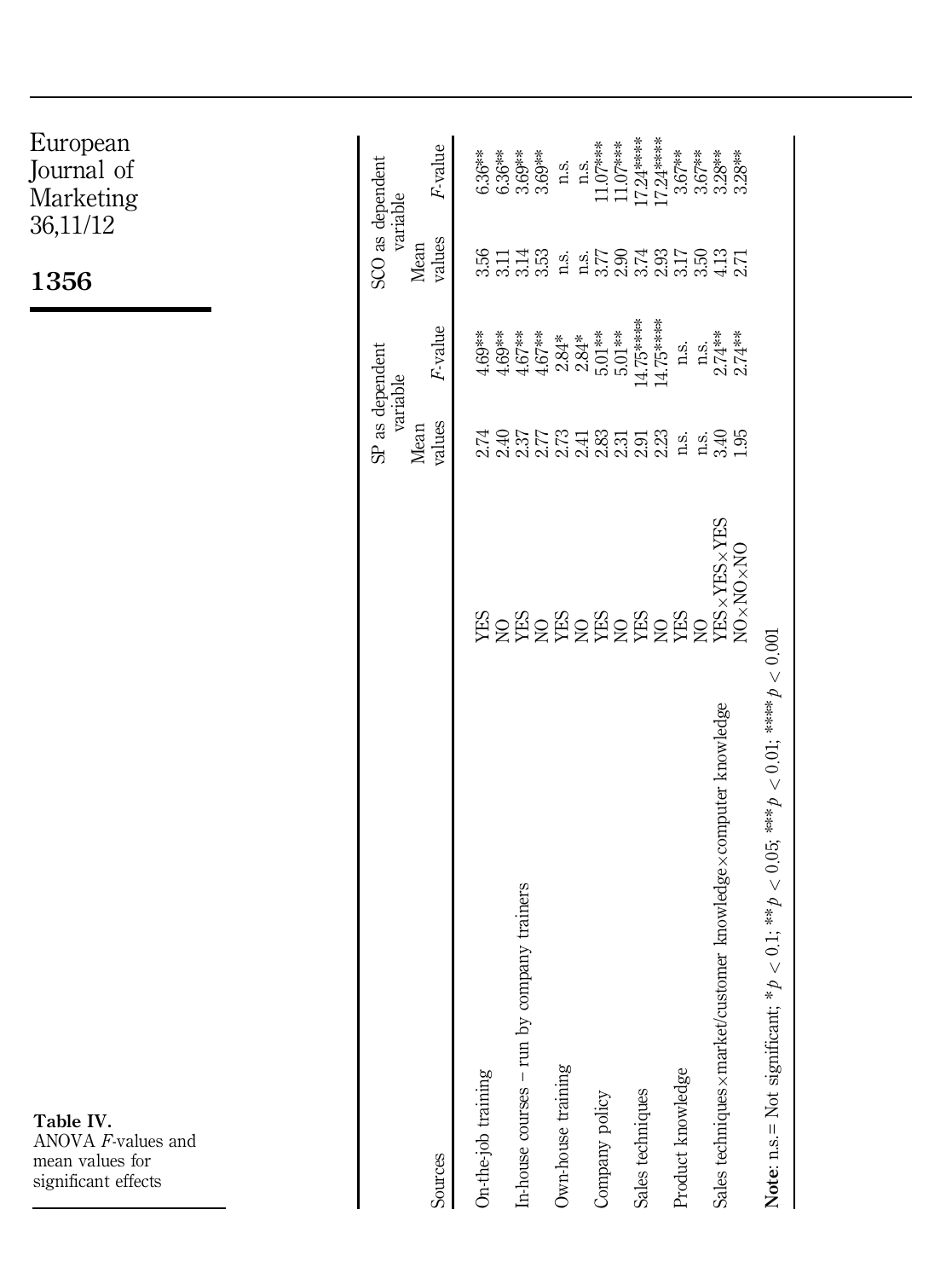The direction of the aforementioned relationships was determined by a comparison of the means of SP and SCO (see Table IV). In on-the-job training, the mean values of SP and SCO are higher (2.74 and 3.56 respectively) than when this method is not implemented (2.40 and 3.11 respectively). Conversely, the mean values of SP and SCO are significantly lower when in-house training – run by company trainers – is implemented, whereas SP increases with ownhouse training.

As shown in Table IV, SP and SCO are significantly higher when the training content is related to company policy and sales techniques. Furthermore, when the training content deals with sales techniques, customer knowledge and computer knowledge simultaneously, both SP and SCO show significantly higher mean values (3.40 and 4.13 respectively) than in any other combination (see Table V). However, product education training reduces SCO. These results will be discussed in the last section of the paper.

#### *Sales force performance and customer orientation*

With respect to the fourth hypothesis, Table VI shows the regression analysis results where SCO clearly has a positive and significant effect on SP, thus supporting the predicted relationship.

## *The moderating role of sales training between sales force performance and effectiveness*

Finally, to test the fifth hypothesis, we created a new variable to account for the interaction effect referred to in this hypothesis. The new variable is the multiplication of SP and sales training hours (ST), both components previously standardised. In this case training hours were chosen instead of training investment, since more training hours imply a higher involvement in the training activity by the salespeople (in terms of personal effort, which may not

| Sales techniques           | Market/customer knowledge | Computer knowledge | SP             | <b>SCO</b>     |                                    |
|----------------------------|---------------------------|--------------------|----------------|----------------|------------------------------------|
| NO                         | NO                        | NO                 | 1.95           | 2.71           |                                    |
| NO                         | NO.                       | <b>YES</b>         | 2.70           | 3.58           |                                    |
| NO                         | <b>YES</b>                | NO.                | 2.30           | 3.02           |                                    |
| NO                         | <b>YES</b>                | <b>YES</b>         | 1.96           | 2.42           |                                    |
| <b>YES</b>                 | NO.<br>NO.                | NO                 | 2.84           | 3.71           |                                    |
| <b>YES</b>                 |                           | <b>YES</b>         | 2.63           | 3.37           | Table V.                           |
| <b>YES</b>                 | <b>YES</b>                | NO.                | 2.77           | 3.74           | Interaction mean                   |
| <b>YES</b>                 | <b>YES</b>                | <b>YES</b>         | 3.43           | 4.06           | values                             |
| Independent variable       | β                         | t-value            | Adjusted $R^2$ | $\overline{F}$ |                                    |
| <b>SCO</b>                 | 0.726                     | $3.231*$           | 0.522          | 111.129*       | Table VI.<br>The effects of SCO on |
| <b>Note:</b> * $p < 0.001$ |                           |                    |                |                | SP(H4)                             |

Sales force activity

# **1357**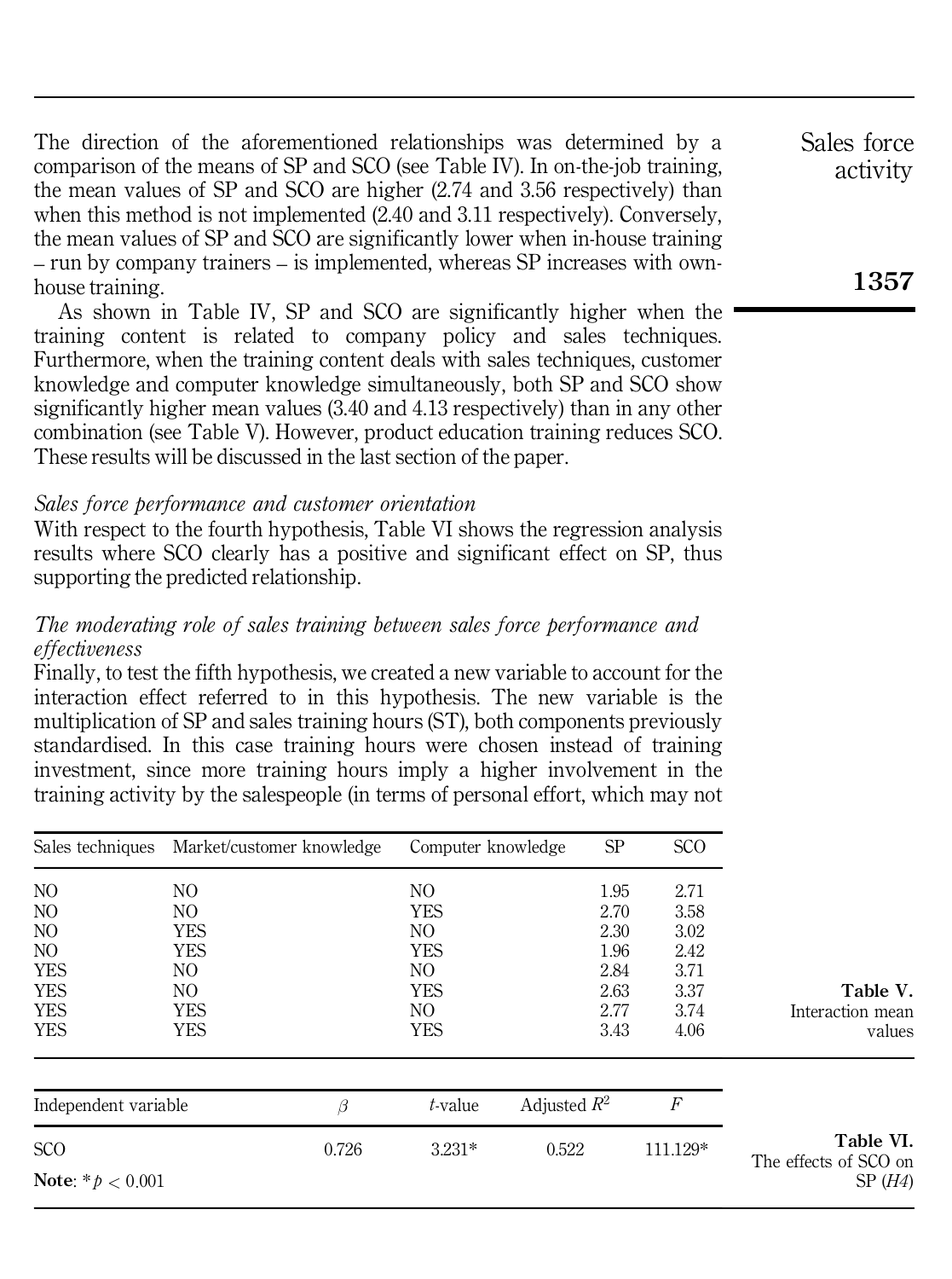**1358**

be the case with investment) and consequently, more ability to translate their performance into actual company results, i.e. into effectiveness.

We ran three regressions, one for each of the three dimensions with which we measured the dependent variable. Because it was possible that the main effects of the two variables composing the interaction might also be significant, we included these main effects in the regression and used the step-wise method to enter the variables. The analyses, summarised in Table VII (left side), reveal that when sales growth and market share were the dependent variables, the interaction was the only variable that entered in the regression as independent. Not even when running simple regression analyses were ST and SP significant for either of the two dependent variables. Therefore, ST has a statistically significant moderating and positive effect on the relationship between SP and sales growth  $(\beta = 0.192, p < 0.1)$  and company market share  $(\beta = 0.246,$  $p < 0.05$ . In other words, when ST and SP evolve jointly there is a positive and significant effect on both sales and market share.

However, when profitability was the dependent variable, all three independent variables entered into the regression. Then a moderated hierarchical regression analysis was used following the method described by Cohen and Cohen (1983). This technique is particularly useful for testing twoway interactions. First of all, the interaction was entered (model 1). Then a second regression equation was calculated entering ST and SP simultaneously (model 2) and the change in adjusted  $R^2$  was evaluated. The data in Table VII (right side) show that adjusted  $R^2$  increases from 0.042 in model 1 to 0.383 in model 2, in which all beta standardised coefficients are significant and have negative values for the interaction and SP. Therefore the last hypothesis is partially supported.

This negative effect of salespeople's performance and the interaction on company profitability deserves further discussion. First, as stated before, salespeople's performance was measured by seven items that comprise the outcome performance dimension, that is to say, only one of the items takes into account the profitability of the sales achieved. Second, profitability is affected particularly by many internal and external factors, such as the financial structure of the company and the interest rates evolution that were not

|                                      | Dependent variables                                                               | Multiple regression analysis<br>Sales growth Market share |  |              |                                          | Model 1     | Moderated hierarchical regression<br>analysis<br>Profitability<br>Model 2 |                                          |            |  |  |  |
|--------------------------------------|-----------------------------------------------------------------------------------|-----------------------------------------------------------|--|--------------|------------------------------------------|-------------|---------------------------------------------------------------------------|------------------------------------------|------------|--|--|--|
|                                      | Independent variables $\beta$ Adj. $R^2$ $\beta$                                  |                                                           |  |              | Adj. $R^2$                               | ß           | Adi. $R^2$                                                                |                                          | Adi. $R^2$ |  |  |  |
| Table VII.<br>The moderating role of | $ST \times SP$<br>SТ<br><b>SP</b>                                                 | n.s.<br>n.s.                                              |  | n.s.<br>n.s. | $0.192*$ 0.027 0.246 <sup>**</sup> 0.051 | $-0.903***$ | 0.042                                                                     | $-0.903***$<br>$0.834***$<br>$-0.431***$ | 0.383      |  |  |  |
| training $(H5)$                      | <b>Notes:</b> n.s.= Not significant; * $p < 0.1$ ; ** $p < 0.05$ ; *** $p < 0.01$ |                                                           |  |              |                                          |             |                                                                           |                                          |            |  |  |  |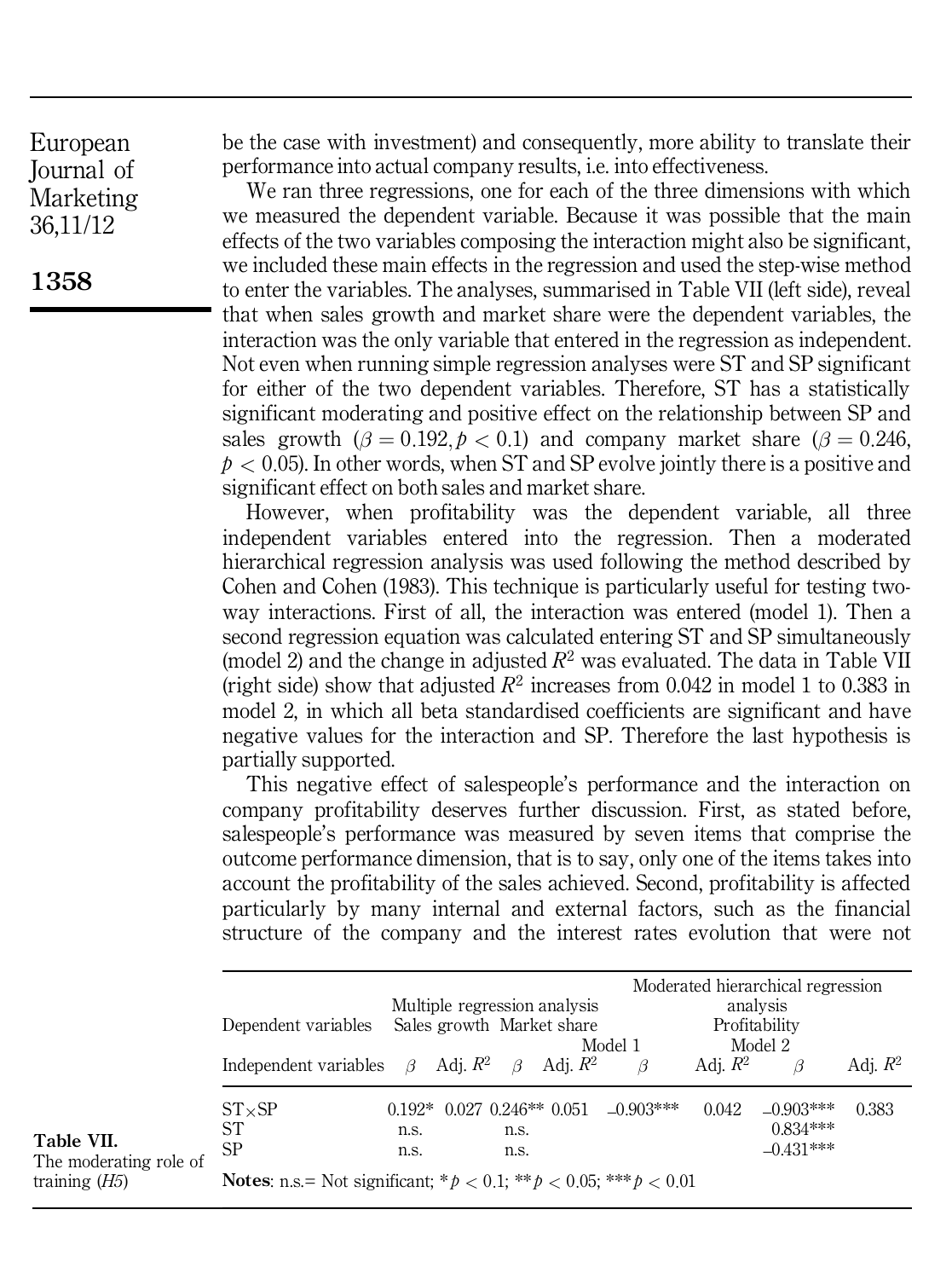controlled in this research. Consequently, these factors' effects may overcome the probably significant but small positive effect of salespeople's performance.

#### **Managerial implications and conclusions**

The present study shows significant effects of sales training activities, not only on sales force performance, but also on its customer orientation. More training investment leads to higher performance but does not imply higher levels of customer-oriented selling. Yet, higher levels of performance and customeroriented selling are found when specific training methods and content are implemented. In addition, sales force customer orientation has a positive influence on salespeople's performance, and training seems to moderate the relationship between sales force performance and its effectiveness.

Traditionally, it has been said that a successful salesperson is born rather than made. It has been shown that highly trained sales forces perform better. In addition, conventional wisdom suggests that it is better to invest more in training. Nevertheless, our results suggest that the allocation decision and the source of funding are more important than the amount of money spent.

In this sense, we have found that subsidised training has no effect on sales force performance, whereas there is a positive effect when it comes to nonsubsidised training. Thus, consistent with previous research (Baker, 1994), it seems that when training has been subsidised, company involvement with sales training activities is lower, thereby obtaining worse results. In this scenario, as previously argued, subsidising implies that salespeople may attend training programmes designed by external trainers and offered to different companies simultaneously, making adaptation of the training activities to the specific needs of the company difficult, and in turn to the salespeople's training needs as well. Therefore, the subsidisers should try to involve the companies by:

- subsiding part of the cost but not all of it;
- asking them to participate actively in designing the sales training programme; and
- asking management to require evaluation of sales training in order to assess its effectiveness.

The choice of sales training methods and content influences performance and customer orientation. On-the-job training is still one of the most effective methods of training salespeople. However, it is important to combine this method with others, such as in-house training (lectures, group discussions, case studies, role playing, etc.), external training or own-house training that equip the salesperson with the necessary product knowledge, market and company information. Nonetheless, in-house training should be provided carefully in small firms. Peterson (1990) found that in this type of company, in-house training was not a particularly effective training method. This is because trainers have to be good teachers as well as experts in selecting the proper Sales force activity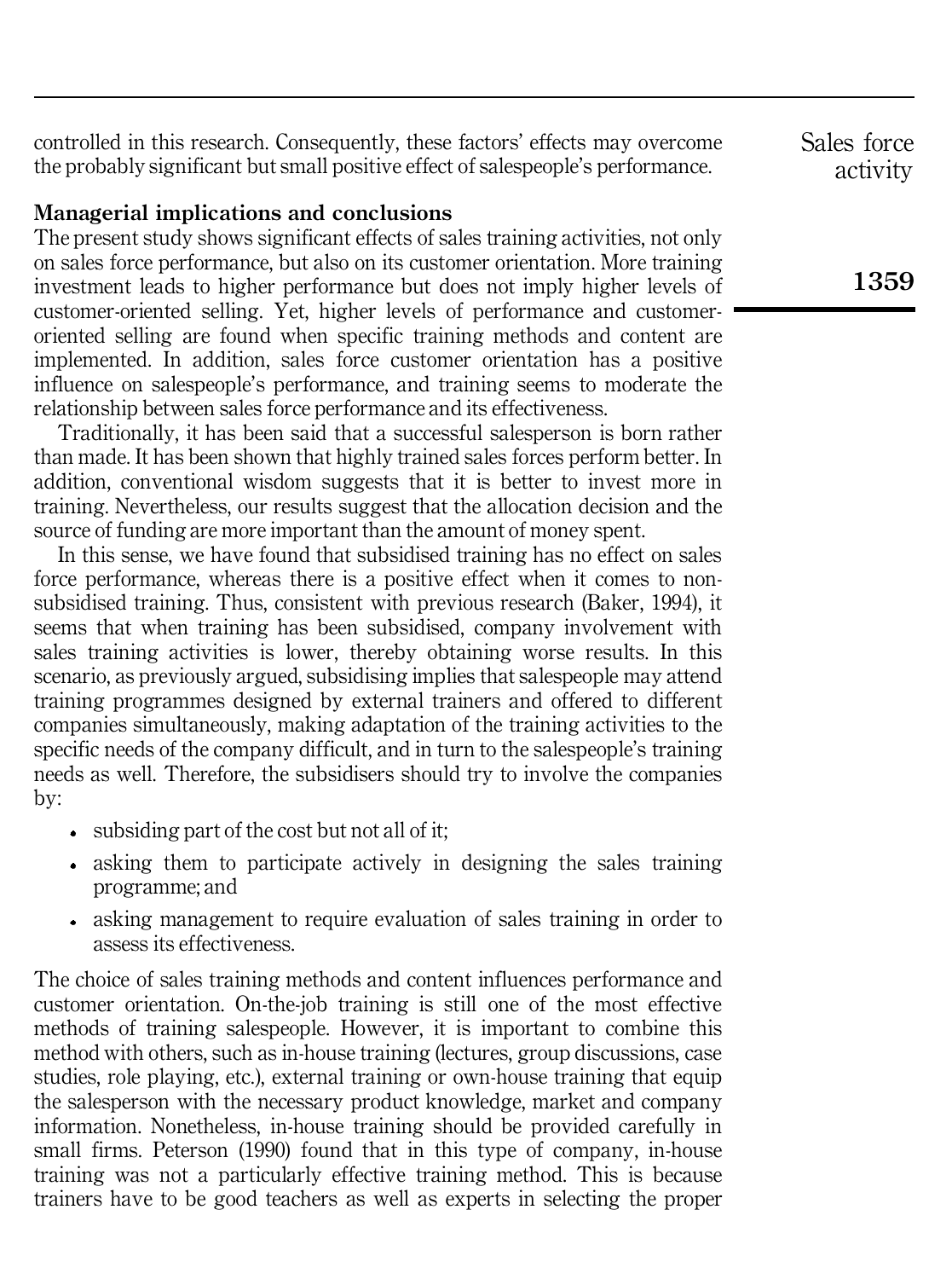**1360**

methods and audio-visual equipment to implement the training successfully (Dalrymple and Cron, 1998). The problem of using insiders in small companies is that they are not specialised exclusively in sales training and, therefore, may not meet salespeople's theoretical training needs (Jackson and Hisrich, 1996). In the context of SMEs, this is precisely why own-house training seems to be more effective in terms of its contribution to salespeople performance.

Some attention also needs to be given to the training content. Salespeople appear to gain higher performance and customer orientation when training content deals with company policy and sales techniques. On the one hand, training in company policies allows salespeople to manage the relationships with customers effectively, because, amongst other topics, they are trained in financing and delivery policies and how to maintain mail and telephone contact with customers (Churchill *et al*., 1997). On the other hand, in our sample, sales techniques training gives enough importance not only to presentation skills, but also to listening and questioning skills, thus leading to higher levels of salespeople performance and customer orientation.

In addition, product knowledge training reduces salespeople's customer orientation. Maybe this is due to the fact that, in our study, product education training is focused on product technical knowledge rather than on understanding the benefits the product offers the customers. In this sense, we suggest that product knowledge should be oriented to the customer's needs in terms of the benefits sought and the features which provide them.

Furthermore, when sales training deals with sales techniques, customer knowledge and computer knowledge simultaneously, sales force performance and customer orientation are higher. In other words, salespeople need not only to know how to make the sale, but must also understand customer needs and provide greater value by applying new technologies in order to translate their behaviours into higher sales outcome. This reduces the gap in the literature, as recently indicated by Lupton *et al*. (1999), that demands empirical research to identify not only the categorisation of single sales training methods and content, but also the most effective methodology and content combination. Moreover, it is consistent with previous research, which argues that the role of salespeople has expanded beyond the generation of sales and more towards the management of customers and the understanding and satisfaction of their needs (Anderson, 1996; Wotruba, 1996; Weitz and Bradford, 1999; Ingram *et al*., 2001).

Past research examining the influence of customer-oriented selling on performance has led to mixed results. We have found a positive and significant influence. This relationship can probably be better understood at an aggregate level from the manager's perspective, because as a philosophy, customeroriented selling is better implemented at the company level and the manager is in a position to develop a global measure of its implementation at the company level. The importance of this finding is twofold. First, it gives further empirical evidence of the incremental ability of customer-oriented behaviours to predict salespeople's performance (Swenson and Herche, 1994; Keillor *et al*., 2000).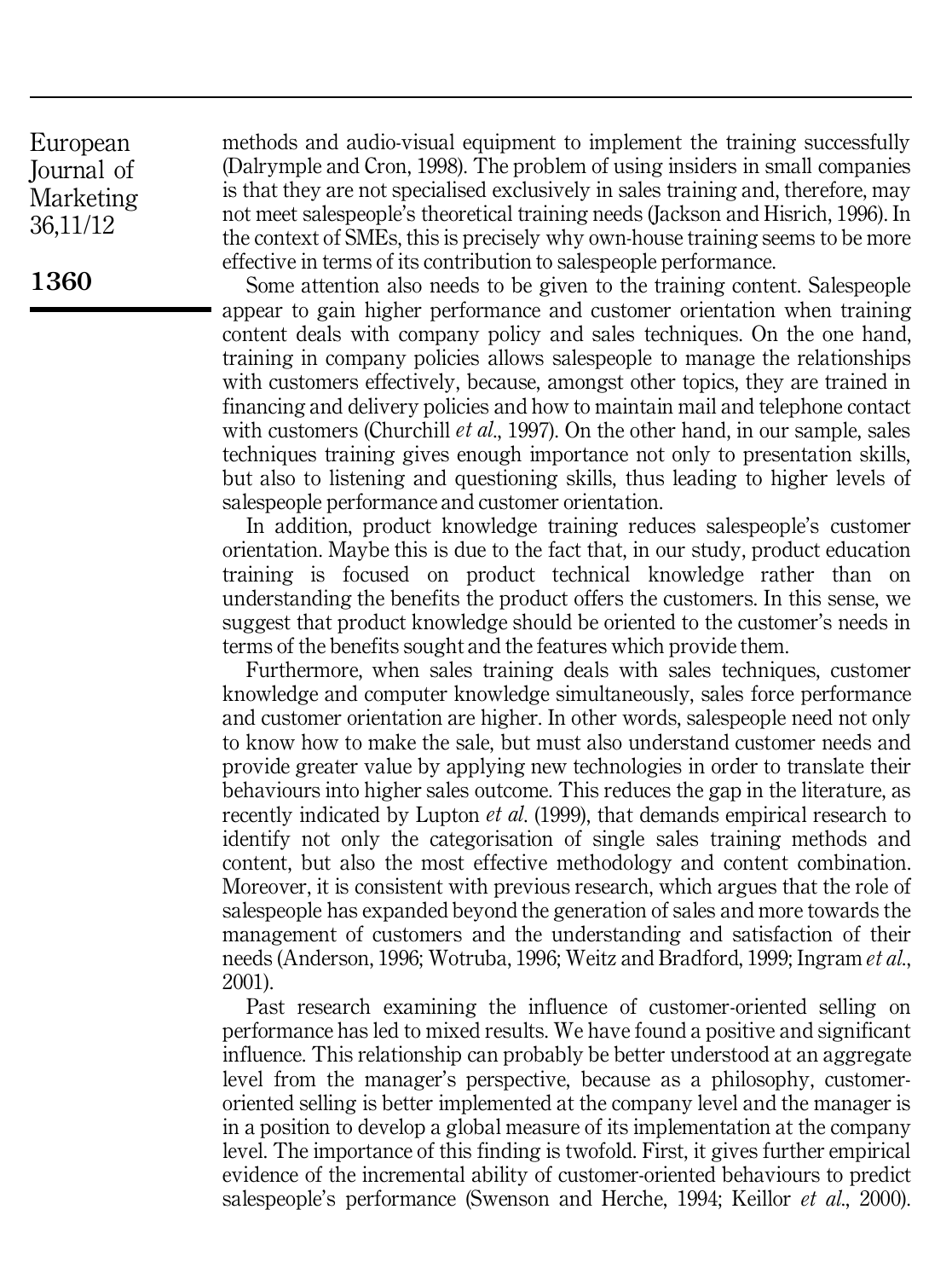Second, it is in direct contrast to the belief that sales managers should emphasise behaviours other than listening and understanding the customers in order to increase salespeople's performance (Dawson *et al*., 1992).

Finally, the salespeople that have received more training – in terms of hours, without considering the quality – are more effective in translating their performance in actual sales.

At this point we must also mention some limitations of our study. First of all, the response rate and sample size obtained was considered acceptable, since the research instrument consisted of a detailed questionnaire asking for information over two years, but clearly limits claims to general descriptive representativeness of the findings. Thus, our analysis is confined to exploring relationships between the constructs within the companies studied. Second, data were provided by general managers, given that in this scenario of SMEs, due the small number of salespeople in each company, general managers are responsible for sales training and supervising the sales force; however, this study would benefit from data collected from the salespeople as well. Third, the two items used to measure salespeople, customer orientation may not capture all the dimensions of the concept. Yet past research has also used two items to measure this construct at an aggregate level (Cravens *et al*., 1993; Baldauf and Cravens, 1999) and, in all cases, alpha coefficients were lower than ours.

Studies analysing sales training effects on performance and customer orientation are very rare. We have considered the effects on sales force outcome performance, yet future research should also take into account behavioural performance. In addition, it would be interesting to analyse training effects on the aforementioned variables at the salesperson level, thus controlling his/her experience, knowledge and personal characteristics. In this scenario it is also possible to introduce the salesperson's knowledge structure and skills so as to see how training can modify them in order to improve his/her performance and also his/her customer orientation. Finally, further research is needed to study in depth the relationship between salespeople performance and customer orientation by taking into account different selling environments. As proposed by Saxe and Weitz (1982), in some situations the impact of an immediate sale outweighs the potential of future sales given by a customer-oriented selling approach.

#### **Notes**

- 1. Data of this research were collected under the "Economic Learning in Training for Enterprises', a project financed by the European Commission under the "Leonardo Da Vinci'' programme (UK/96/2/1809/EA/III.2.a/FPC).
- 2. According to the European Commission (96/280/EC) SMEs are companies that have fewer than 250 employees. Companies with fewer than 25 employees were not included, as it was assumed that they were less likely to have a sales force and less likely to implement sales training activities (Erffmeyer *et al*., 1992).
- 3. A random selection of companies from the database was implemented after dividing the population into nine segments (25-50 employees, 51-75/. . .226-250) in order to obtain a sample that includes SMEs of different sizes.

Sales force activity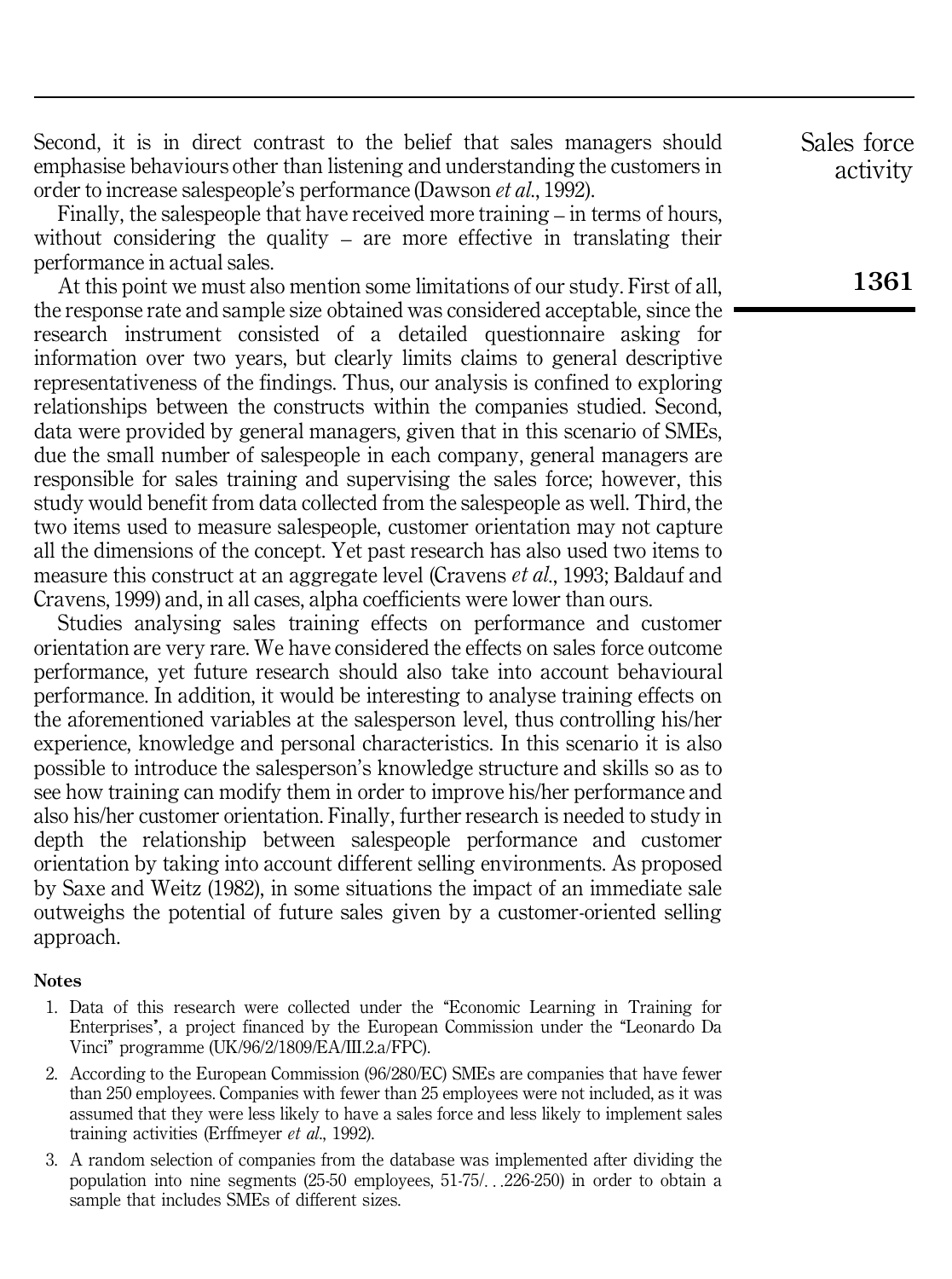**1362**

4. In this sample of SMEs, sales organisations are usually composed of only one sales force, due to the small number of salespeople in the company. Thus, in this study, the sales force serves as the sales organisation, which is the unit of analysis.

#### **References**

- Alcaide, M., González, M. and Flórez, I. (1996), *Mercado de Trabajo, Reclutamiento v Formación*  $en Estaña$ , Pirámide, Madrid.
- Anderson, R.E. (1996). "Personal selling and sales management in the new millenium", *Journal of Personal Selling & Sales Management*, Vol. 16, Fall, pp. 17-32.
- Anderson, R.E., Hair, J.F. and Bush, A.J. (1995), *Sales Management*, 2nd ed., McGraw Hill, New York,NY.
- Armstrong, J. and Overton, T.S. (1977), "Estimating nonresponse bias in mail surveys', *Journal of Marketing Research*, Vol. 14, August, pp. 396-402.
- Artal, M. (1997), *El Vendedor Profesional*, Pirámide, Madrid.
- Artal, M. (1999), *DireccioÂn de Ventas: OrganizacioÂn del Departamento de Ventas y GestioÂn de Vendedores*, ESIC, Madrid.
- Babakus, E., Cravens, D.W., Grant, K., Ingram, T.N. and LaForge, R.W. (1996), "Investigating the relationships among sales, management control, sales territory design, salesperson performance, and sales organisation effectiveness'', *[International](http://konstanza.emeraldinsight.com/nw=1/rpsv/cgi-bin/linker?ext=a&reqidx=/0167-8116^28^2913L.345[aid=1290908]) Journal of Research in [Marketing](http://konstanza.emeraldinsight.com/nw=1/rpsv/cgi-bin/linker?ext=a&reqidx=/0167-8116^28^2913L.345[aid=1290908])*, Vol. 13, pp. 345-63.
- Bagozzi, R.P. (1978), "Salesforce performance and satisfaction as a function of individual difference, interpersonal and situational factors'', *Journal of Marketing Research*, Vol. 15, November, pp. 517-31.
- Bagozzi, R.P. (1980), "Performance and satisfaction in an industrial sales force: an examination of their antecedents and simultaneity'', *Journal of Marketing*, Vol. 44, Spring, pp. 65-77.
- Baker, M. (1994), "Training down under: an overview of the Australian experience', *[International](http://konstanza.emeraldinsight.com/nw=1/rpsv/cgi-bin/linker?ext=a&reqidx=/0143-7720^28^2915:5L.70[aid=3336026]) Journal of [Manpower](http://konstanza.emeraldinsight.com/nw=1/rpsv/cgi-bin/linker?ext=a&reqidx=/0143-7720^28^2915:5L.70[aid=3336026])*, Vol. 15 No. 5, pp. 70-88.
- Baldauf, A. and Cravens, D.W. (1999), "Improving the effectiveness of field sales organisations. A European perspective'', *Industrial Marketing [Management](http://konstanza.emeraldinsight.com/nw=1/rpsv/cgi-bin/linker?ext=a&reqidx=/0019-8501^28^2928L.63[aid=3336027])*, Vol. 28, pp. 63-72.
- Behrman, D.C. and Perrault, W.D. (1982), "Measuring the performance of industrial salespersons'',*Journal of Business Research*, Vol. 10, pp. 335-70.
- Boles, J.S., Brashear, T., Bellenger, D. and Barksdale, H. Jr (2000), "Relationship selling behaviors: antecedents and relationship with performance'', *Journal of Business & Industrial Marketing*,Vol. 15 No. 2/3, pp. 141-53.
- Boorom, M.L., Goolsby, J.R. and Ramsey, R.P. (1998), "Relational communication traits and their effect on adaptiveness and sales performance'', *Journal of the Academy of [Marketing](http://konstanza.emeraldinsight.com/nw=1/rpsv/cgi-bin/linker?ext=a&reqidx=/0092-0703^28^2926:1L.16[aid=2262282]) [Science](http://konstanza.emeraldinsight.com/nw=1/rpsv/cgi-bin/linker?ext=a&reqidx=/0092-0703^28^2926:1L.16[aid=2262282])*, Vol. 26 No. 1, pp. 16-30.
- Chonko, L.B., Tanner, J.F. Jr and Weeks, W.A. (1993), "Sales training: status and needs", *Journal of Personal Selling & Sales Management*, Vol. 13, Fall, pp. 81-6.
- Christiansen, T., Evans, K.R., Schlacter, J.L. and Wolfe, W.G. (1996), "Training differences between services and good firms: impact on performance, satisfaction, and commitment'', *Journal of Professional Services Marketing*, Vol. 15 No. 1, pp. 47-70.
- Churchill, G.A. Jr, Ford, J.N. and Walker, O.C. Jr (1997), *Sales Force Management*, 5th ed., Irwin, Homewood, IL.
- Churchill, G.A. Jr, Ford, J., Hartley, S.W. and Walker, O.C. Jr (1985), "The determinants of salespeople performance: a meta-analysis'', *Journal of Marketing Research*, Vol. 22, May, pp. 103-18.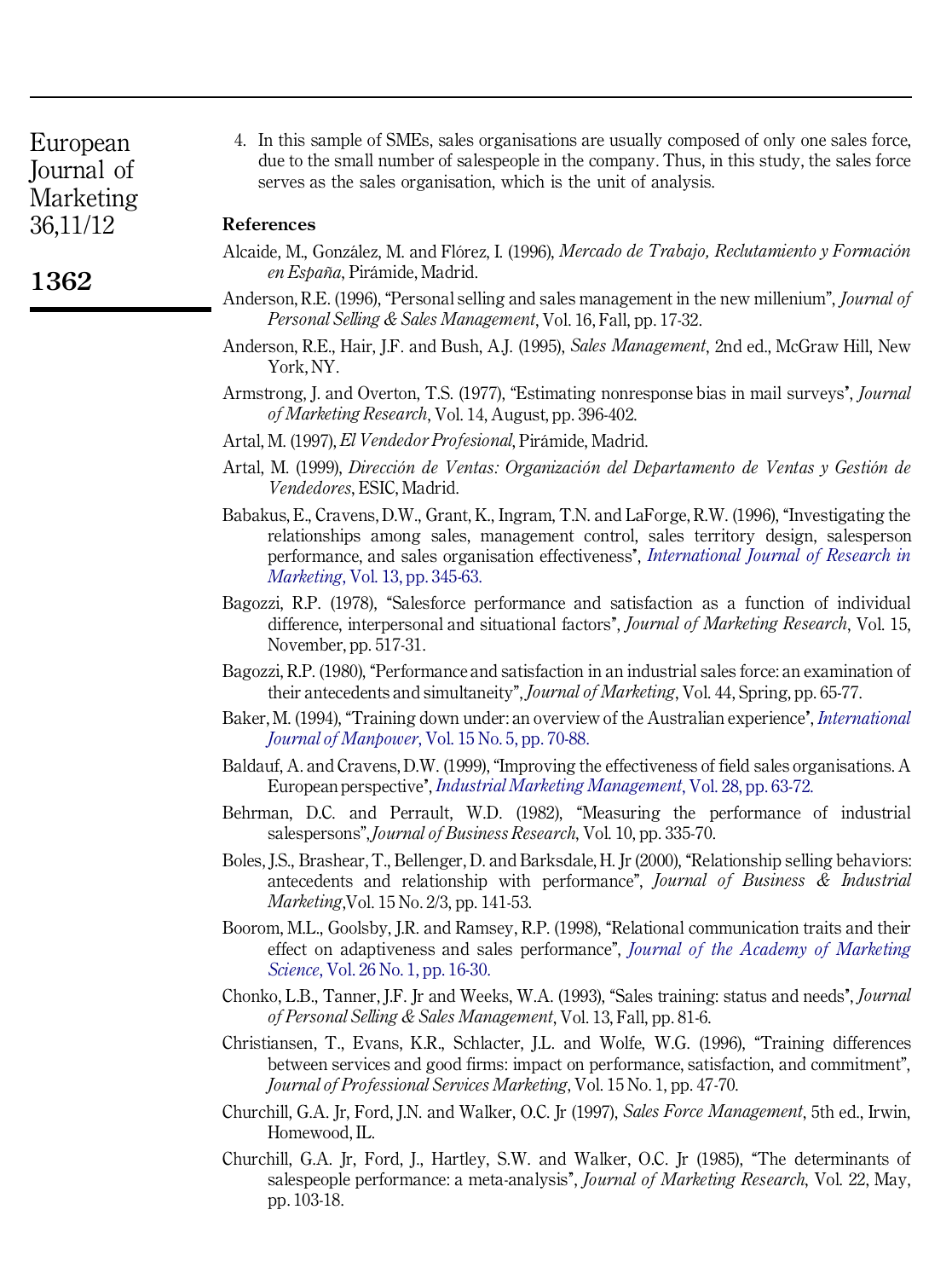- Churchill, N.C. and Lewis, V.L. (1983), "The five stages of small business growth", *Harvard Business Review*, May/June, pp. 30-49.
- Cohen, J. and Cohen, P. (1983), *Applied Multiple Regression/Correlation Analysis for the Behavioral Sciences*, 2nd ed., Erlbaum, Hillsdale, NJ.
- Cravens, D.W., Ingram, T.N., LaForge, R. W. and Young, C. E. (1993), "Behavior-based and outcome-basedsalesforce control system'', *Journal of Marketing*, Vol. 57,October, pp. 47-59.
- Dalrymple, J.D. and Cron, W.L. (1998), *Sales Management: Concepts and Cases*, 6th ed., John Wiley & Sons, New York, NY.
- Dawson, L.E. Ir, Soper, B. and Pettijohn, C.E. (1992), "The effects of empathy on salesperson effectiveness'', *Psychology & Marketing*, Vol. 9 No. 4, pp. 297-310.
- Donaldson, B. (1998), S*ales Management: Theory and Practice*, 2nd ed., Macmillan Business.
- Dorsch, M.J., Swanson, S.C. and Kelley, S.C. (1998), "The role of relationship quality in the stratification of vendors as perceived by customers'', *Journal of the Academy of [Marketing](http://konstanza.emeraldinsight.com/nw=1/rpsv/cgi-bin/linker?ext=a&reqidx=/0092-0703^28^2926:2L.128[aid=3113876]) [Science](http://konstanza.emeraldinsight.com/nw=1/rpsv/cgi-bin/linker?ext=a&reqidx=/0092-0703^28^2926:2L.128[aid=3113876])*, Vol. 26 No. 2, pp. 128-42.
- Dougherty, C. and Tan, J.-P. (1999), "Financing training: issues and options", *Journal of [European](http://konstanza.emeraldinsight.com/nw=1/rpsv/cgi-bin/linker?ext=a&reqidx=/0309-0590^28^2923:9L.416[aid=3336030]) [Industrial](http://konstanza.emeraldinsight.com/nw=1/rpsv/cgi-bin/linker?ext=a&reqidx=/0309-0590^28^2923:9L.416[aid=3336030]) Training*, Vol. 23 No. 9, pp. 416-36.
- Dubinsky, A.I. (1996). "Some assumptions about the effectiveness of sales training", *Journal of Personal Selling & Sales Management*, Vol. 16 No. 3, pp. 67-76.
- Dubinsky, A.J. (1999), "Salesperson failure. Sales management is the key", *Industrial [Marketing](http://konstanza.emeraldinsight.com/nw=1/rpsv/cgi-bin/linker?ext=a&reqidx=/0019-8501^28^2928L.7[aid=3336032]) [Management](http://konstanza.emeraldinsight.com/nw=1/rpsv/cgi-bin/linker?ext=a&reqidx=/0019-8501^28^2928L.7[aid=3336032])*, Vol. 28, pp. 7-17.
- Duhan, D.F. and Wilson, R.D. (1990), "Prenotification and industrial survey responses', *Industrial Marketing Management*, Vol. 19, pp. 95-105.
- Dunlap, B.I., Dotson, M.I. and Chambers, T.M. (1988), "Perceptions of real-estate brokers and buyers: a sales-orientation, customer-orientation approach', *Journal of Business Research*, Vol. 17, pp. 175-87.
- El-Ansary, A.I. (1993), "Selling and sales management in action: sales force effectiveness research reveals new insights and reward-penalty patterns in sales force training'', *Journal of Personal Selling and Sales Management*, Vol. 13, Spring, pp. 83-90.
- Erffmeyer, R.C., Russ, K.R. and Hair, J.F. Ir (1992), "Traditional and high-tech sales training methods'', *Industrial Marketing Management*, Vol. 21, May, pp. 125-31.
- Eurostat (1996), *Les Entreprises en Europe*, Quatriéme Rapport, Eurostat, Brussels.
- Filipczak, R., Geber, B. and Thompson, B.L. (1991), "Training today: six signs of the future; get in line soldier!; focus shifts to core skills'', *Training*, Vol. 28, January, pp. 12-16.
- Flaherty, T.B., Dahlstrom, R. and Skinner, S.J. (1999), "Organisational values and role stress as determinants of customer-oriented selling performance', *Journal of Personal Selling and Sales Management*, Vol. 19, Spring, pp. 1-19.
- Gatignon, H. and Roberston, T.S. (1989), "Technology diffusion: an empirical test of competitive effects'', *Journal of Marketing*, Vol. 53, January, pp. 35-49.
- Goff, B.G., Boles, J.S., Bellenger, D.N. and Stojack, C. (1997), "The influence of salesperson selling behaviors on customer satisfaction with products'', *Journal of [Retailing](http://konstanza.emeraldinsight.com/nw=1/rpsv/cgi-bin/linker?ext=a&reqidx=/0022-4359^28^2973:2L.171[aid=3336038])*, Vol. 73 No. 2, pp. [171-83.](http://konstanza.emeraldinsight.com/nw=1/rpsv/cgi-bin/linker?ext=a&reqidx=/0022-4359^28^2973:2L.171[aid=3336038])
- Grant, K. and Cravens, D.W. (1996), "Examining sales force performance in organisations that use behavior-based sales management processes', *Industrial Marketing [Management](http://konstanza.emeraldinsight.com/nw=1/rpsv/cgi-bin/linker?ext=a&reqidx=/0019-8501^28^2925L.361[aid=3336039])*, Vol. 25, [September,](http://konstanza.emeraldinsight.com/nw=1/rpsv/cgi-bin/linker?ext=a&reqidx=/0019-8501^28^2925L.361[aid=3336039]) pp. 361-71.
- Grant, K. and Cravens, D.W. (1999), "Examining the antecedents of sales organization effectiveness: an Australian study'', *European Journal of Marketing*, Vol. 33 No. 9/10, pp. 945-57.

activity

Sales force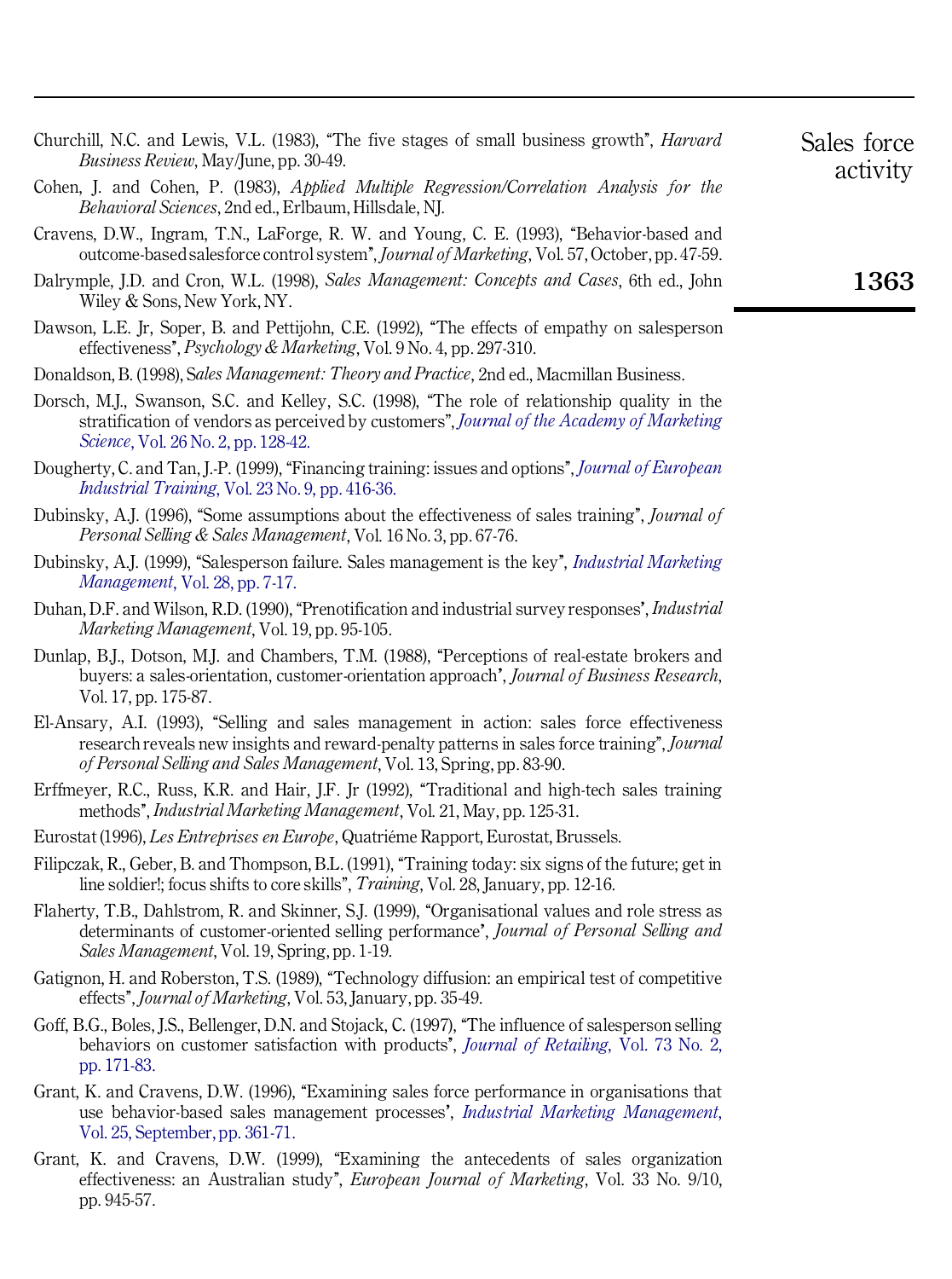| European   |  |
|------------|--|
| Journal of |  |
| Marketing  |  |
| 36,11/12   |  |

- Hart, P.E. and Shipman, A. (1991), "Financing training in Britain", *National Institute Economic Review*, May, pp. 77-85.
	- Honeycutt, E.D. Ir and Stevenson, T.H. (1989), "Evaluating sales training programmes", *Industrial Marketing [Management](http://konstanza.emeraldinsight.com/nw=1/rpsv/cgi-bin/linker?ext=a&reqidx=/0019-8501^28^2918L.215[aid=3336040])*, Vol. 18, pp. 215-22.
	- Honeycutt, E.D. Jr, Ford, J.B. and Rao, C.P. (1995), "Sales training: executives's research needs", *Journal of Personal Selling & Sales Management*, Vol. 15, Fall, pp. 67-71.
	- Honeycutt, E.D. Jr, Ford, J.B. and Tanner, J.F. (1994), "Who trains salespeople', *Industrial Marketing Management*, Vol. 23, pp. 65-70.
	- Honeycutt, E.D. Jr, Howe, V. and Ingram, T.N. (1993), "Shortcomings of sales training programmes'',*Industrial Marketing Management*, Vol. 22, pp. 117-23.
	- Howe, V., Hoffman, K.D. and Hardigree, D.W. (1994), "The relationship between ethical and customer-oriented service provider behaviors'', *Journal of Business Ethics*, Vol. 13 No. 7, pp. 497-506.
	- Humphreys, M.A. and Williams, M.R. (1996), "Exploring the relative effects of salesperson interpersonal process attributes and technical product attributes on customer satisfaction'', *Journal of Personal Selling & Sales Management*, Vol. 16 No. 3, pp. 47-57.
	- Ingram, T.N., LaForge, R.W. and Schwepker, C.H. Jr (1997), *Sales Management: Analysis and Decision Making*, The Dryen Press, Orlando, FL.
	- Ingram, T.N., Schwepker, C.H. and Hutson, D. (1992), "Why salespeople fail", *Industrial Marketing Management*, Vol. 21, pp. 225-30.
	- Ingram, T.N., LaForge, R.W., Avila, R.A., Schwepker, C.H. Jr and Williams, M.R. (2001), *Professional Selling: A Trust-Based Approach*, Hartcourt,Orlando, FL.
	- Jackson, R. and Hisrich, R. (1996), *Sales and Sales Management*, Prentice Hall International Editions, London.
	- Jobber, D. and Lancaster,G. (1997), *Selling and Sales Management*, Pitman Publishing, London.
	- Kahn, R.M. (1997), "21st century training", *Sales and Marketing [Management](http://konstanza.emeraldinsight.com/nw=1/rpsv/cgi-bin/linker?ext=a&reqidx=/0264-3200^28^29149L.81[aid=3336044])*, Vol. 149, June, pp. [81-8.](http://konstanza.emeraldinsight.com/nw=1/rpsv/cgi-bin/linker?ext=a&reqidx=/0264-3200^28^29149L.81[aid=3336044])
	- Keillor, B.D., Parker, R.S. and Pettijohn, C. (2000), "Relationship-oriented characterisctics and individual salesperson performance', *Journal of Business & Industrial [Marketing](http://konstanza.emeraldinsight.com/nw=1/rpsv/cgi-bin/linker?ext=a&reqidx=/0885-8624^28^2915:1L.7[aid=1322249])*, Vol. 15 No. 1, pp. [7-22.](http://konstanza.emeraldinsight.com/nw=1/rpsv/cgi-bin/linker?ext=a&reqidx=/0885-8624^28^2915:1L.7[aid=1322249])
	- Kelley, S.W. (1992), "Developing customer orientation among service employees", *Journal of the Academy of Marketing Science*, Vol. 20 No. 1, pp. 27-36.
	- Leigh, T.W. (1987), ``Cognitive selling scripts and sales training'', *Journal of Personal Selling and Sales Management*, Vol. 7, August, pp. 39-48.
	- Leong, S., Busch, P.S. and John, R. (1989), "Knowledge bases and salesperson effectiveness: a script-theoretic analysis'', *Journal of Marketing Research*, Vol. 26, May, pp. 164-78.
	- London, S.J. and Dommeyer, C.J. (1990), "Increasing response rates to industrial mail surveys", *Industrial Marketing Management*, Vol. 19, pp. 235-41.
	- Lucas, H.C. Ir, Weinberg, C.B. and Clowes, K.W. (1975), "Sales response as a function of territorial potential and sales representative workload'', *Journal of Marketing Research*, Vol. 12, August, pp. 298-305.
	- Lupton, R.A., Weiss, J.E. and Peterson, R.T. (1999), "Sales training evaluation model (STEM)", *Industrial Marketing [Management](http://konstanza.emeraldinsight.com/nw=1/rpsv/cgi-bin/linker?ext=a&reqidx=/0019-8501^28^2928L.73[aid=3336047])*, Vol. 28, pp. 73-86.
	- Macintosh, G., Anglin, K.A., Szymanski, D.M. and Gentry, J.W. (1992), "Relationship development in selling: a cognitive analysis'', *Journal of Personal Selling and Sales Management*, Vol. 12, Fall, pp. 24-34.
	- McGee, L.W. and Spiro, R.L. (1988), "The marketing concept in perspective', *Business Horizons*, May-June, pp. 40-55.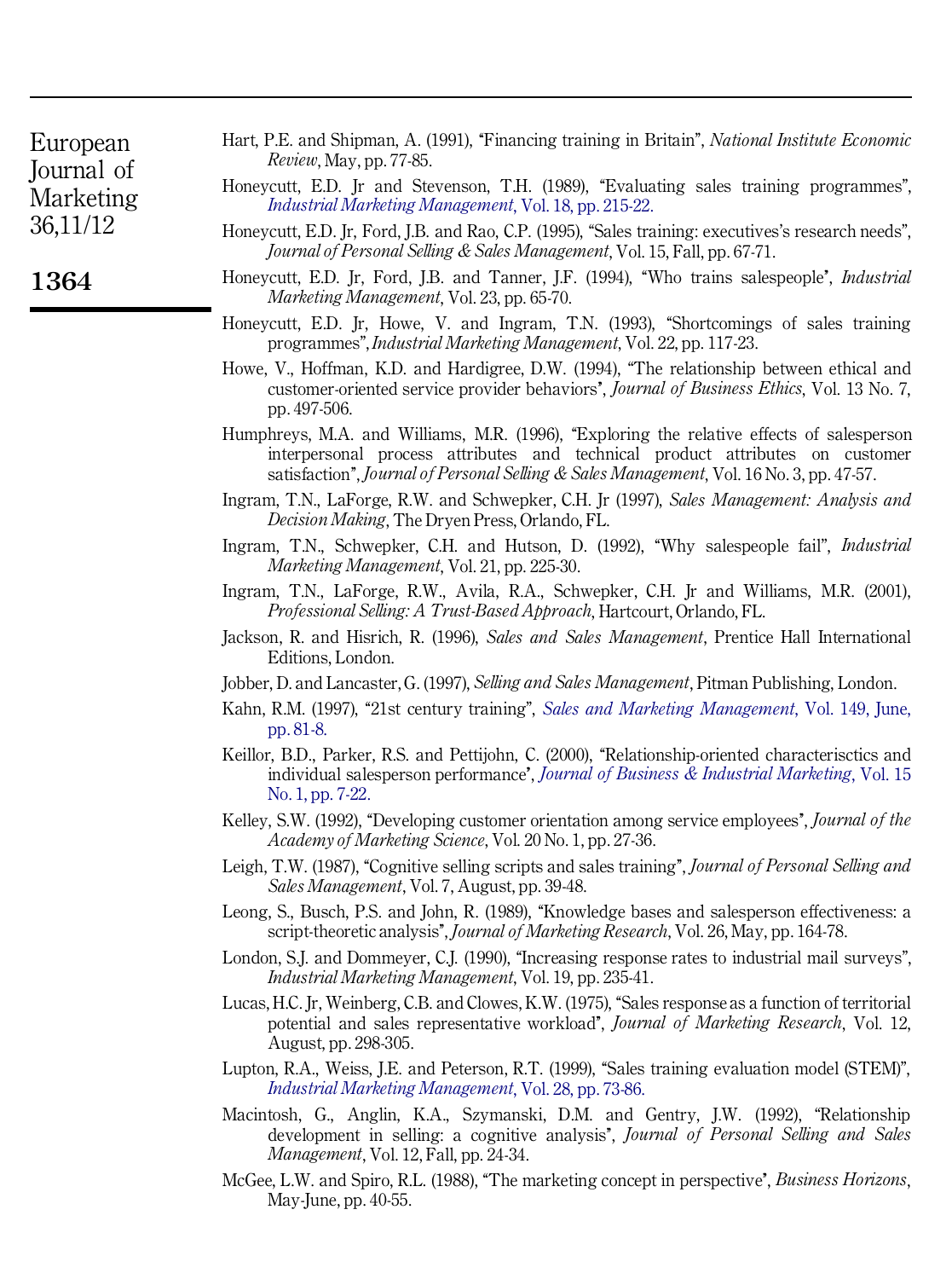| MacKay, H. (1988), "Humanize your selling strategies", <i>Harvard Business Review</i> , Vol. 66, March-<br>April, pp. 36-8.                                                                                                                  | Sales force<br>activity |
|----------------------------------------------------------------------------------------------------------------------------------------------------------------------------------------------------------------------------------------------|-------------------------|
| Nunnally, J.C. (1978), <i>Psychometric Theory</i> , McGraw-Hill Book Company, New York, NY.                                                                                                                                                  |                         |
| Peterson, R.T. (1990), "What makes sales training programmes successful?", Training and<br>Developmental Journal, August, pp. 59-64.                                                                                                         |                         |
| Piercy, N.F., Cravens, D.W. and Morgan, N.A. (1998), "Salesforce performance and behavior-<br>based management processes in business to business sales organisations", European<br><i>Journal of Marketing, Vol. 32 No. 1/2, pp. 79-100.</i> | 1365                    |
| Plank, R.E. and Reid, D.A. (1994), "The mediating role of sales behaviors: an alternative<br>perspecive of sales performance and effectiveness', Journal of Personal Selling & Sales<br><i>Management, Vol. 14 No. 2, pp. 43-56.</i>         |                         |
| Ramsey, R.P. and Sohi, R.S. (1997), "Listening to your customers: the impact of perceived<br>salespeople listening behavior on relationship outcomes', Journal of the Academy of<br><i>Marketing Science, Vol. 25 No. 2, pp. 127-37.</i>     |                         |
| Reynolds, K.E. and Arnold (2000), "Customer loyalty to the salesperson and the store: examining<br>relationship customer in an upscale retail context", Journal of Personal Selling & Sales<br><i>Management</i> , Vol. 20 No. 2, pp. 89-98. |                         |

- Ryans, A.B. and Weinberg, C.B. (1979), ``Territory sales response', *Journal of Marketing Research*, Vol. 16, November, pp. 453-65.
- Saxe, R. and Weitz, B.A. (1982), "The SOCO scale: a measure of customer orientation of salespeople'',*Journal of Marketing Research*, Vol. 19, August, pp. 343-51.
- Siguaw, J.A., Brown, G. and Widing, R.E. (1994), "The influence of the market orientation of the firm on sales force behavior and attitudes'', *Journal of [Marketing](http://konstanza.emeraldinsight.com/nw=1/rpsv/cgi-bin/linker?ext=a&reqidx=/0022-2437^28^2931L.106[aid=348999]) Research*, Vol. 31, [February,](http://konstanza.emeraldinsight.com/nw=1/rpsv/cgi-bin/linker?ext=a&reqidx=/0022-2437^28^2931L.106[aid=348999]) pp. 106-16.
- Siu, W. and Kirby, D.A. (1996), ``Approaches to small firm marketing: a critique'', *European Journal of Marketing*, Vol. 31 No. 1/2, pp. 40-60.
- SPSS (1997), *SPSS Advanced Statistics 7.5*, SPSS Inc., Chicago, IL.
- Sujan, H., Sujan, M. and Bettman, J.R. (1988), "Knowledge structure differences between more effective and less effective salespeople'', *Journal of Marketing Research*, Vol. 25, February, pp. 81-6.
- Swenson, M.J. and Herche, J. (1994), "Social values and salesperson performance: an empirical examination'', *Journal of the Academy of Marketing Science*, Vol. 22, Summer.
- Taylor, T. (1986), ``Anatomy of a star salesperson'', *Sales & Marketing [Management](http://konstanza.emeraldinsight.com/nw=1/rpsv/cgi-bin/linker?ext=a&reqidx=/0264-3200^28^29136L.49[aid=3336052])*, Vol. 136, May, pp. [49-51.](http://konstanza.emeraldinsight.com/nw=1/rpsv/cgi-bin/linker?ext=a&reqidx=/0264-3200^28^29136L.49[aid=3336052])
- Walker, O.C. Jr, Churchill, G.A. Jr and Ford, N.M. (1977), "Motivation and performance in industrial selling: present knowledge and needed research', *Journal of Marketing Research*, Vol. 14, May, pp. 156-68.
- Walker, O.C. Ir, Churchill, G.A. Ir and Ford, N.M. (1979), "Where do we go from here? Some selected conceptual and empirical issues concerning the motivation and performance of industrial salesforce'', in Albaum, G. and Churchill, G.A. (Eds), *Critical Issues in Sales Management: State of the Art and Future Research Need*s, University of Oregon, Eugene, OR, pp. 10-75.
- Weitz, B.A. and Bradford, K.D. (1999), "Personal selling and sales management: a relationship marketing perspective'', *Journal of the Academy of [Marketing](http://konstanza.emeraldinsight.com/nw=1/rpsv/cgi-bin/linker?ext=a&reqidx=/0092-0703^28^2927:2L.241[aid=1290879]) Science*, Vol. 27 No. 2, pp. [241-54.](http://konstanza.emeraldinsight.com/nw=1/rpsv/cgi-bin/linker?ext=a&reqidx=/0092-0703^28^2927:2L.241[aid=1290879])
- Wilson, D.T. (2000), "Deep relationships: the case of the vanishing salesperson', *Journal of Personal Selling and Sales Management*, Vol. 20 No. 1, pp. 53-61.